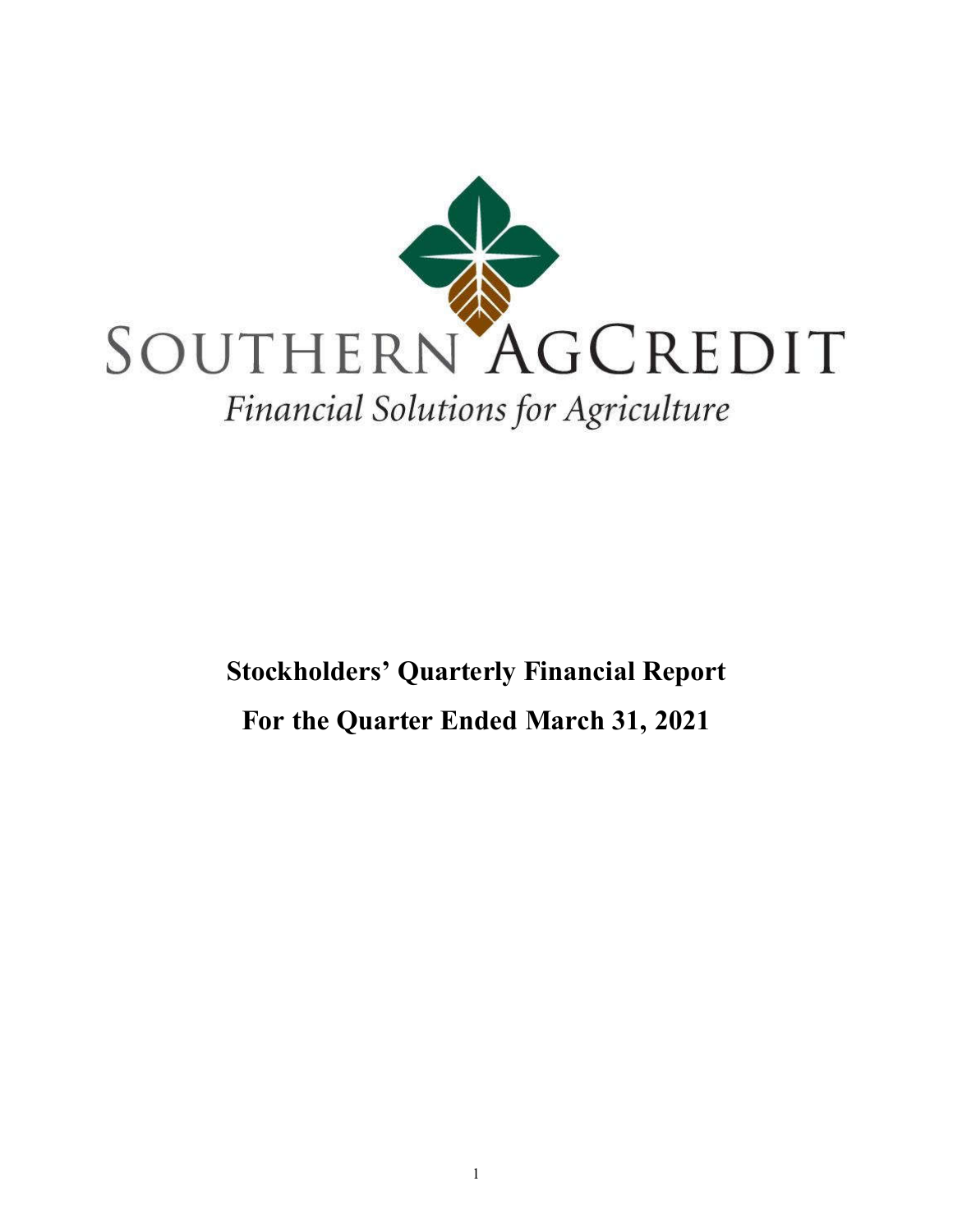#### **REPORT OF MANAGEMENT**

The consolidated financial statements of Southern AgCredit, ACA (association) are prepared by management, who is responsible for the statements' integrity and objectivity, including amounts that must necessarily be based on judgments and estimates. The consolidated financial statements have been prepared in conformity with accounting principles generally accepted in the United States of America. Other financial information included in the annual report is consistent with that in the consolidated financial statements.

To meet its responsibility for reliable financial information, management depends on the Farm Credit Bank of Texas' and the association's accounting and internal control systems, which have been designed to provide reasonable, but not absolute, assurance that assets are safeguarded and transactions are properly authorized and recorded. The systems have been designed to recognize that the cost of controls must be related to the benefits derived. The board of directors has overall responsibility for the association's systems of internal control and financial reporting. The board consults regularly with management and reviews the results of the audits and examinations.

The undersigned certify that we have reviewed this report, that it has been prepared in accordance with all applicable statutory or regulatory requirements, and that the information contained herein is true, accurate and complete to the best of our knowledge and belief.

 $\frac{1}{2}$   $\frac{1}{2}$   $\frac{1}{2}$   $\frac{1}{2}$   $\frac{1}{2}$   $\frac{1}{2}$   $\frac{1}{2}$   $\frac{1}{2}$   $\frac{1}{2}$   $\frac{1}{2}$   $\frac{1}{2}$   $\frac{1}{2}$   $\frac{1}{2}$   $\frac{1}{2}$   $\frac{1}{2}$   $\frac{1}{2}$   $\frac{1}{2}$   $\frac{1}{2}$   $\frac{1}{2}$   $\frac{1}{2}$   $\frac{1}{2}$   $\frac{1}{2}$ 

Phillip D. Morgan Kevin Rhodes Chief Executive Officer Chairman, Board of Directors *May 10, 2021 May 10, 2021*

 $\alpha$ 

Richard Palmer, CPA Chief Financial Officer  *May 10, 2021*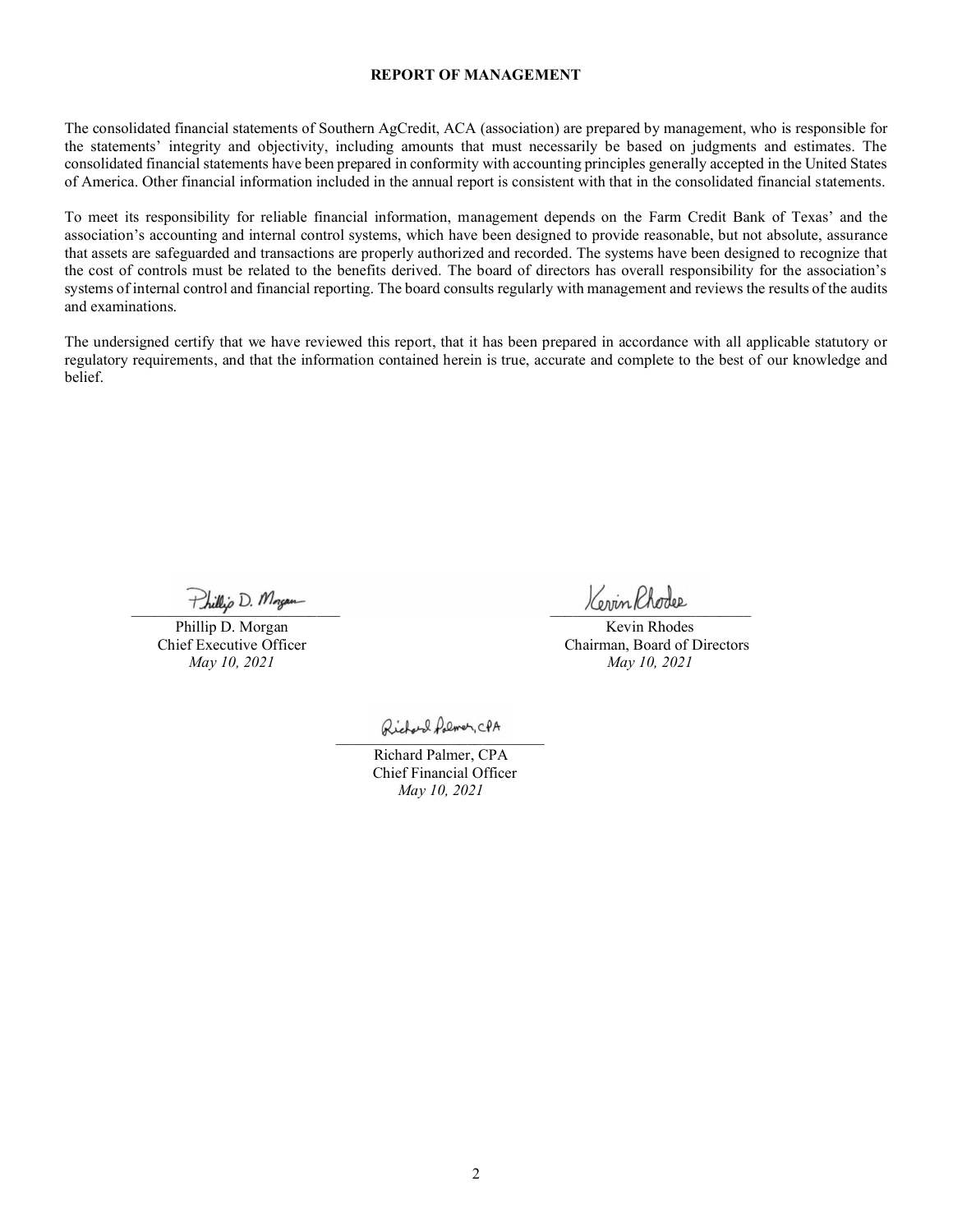# **SOUTHERN AGCREDIT, ACA** MANAGEMENT'S DISCUSSION AND ANALYSIS

*(dollars in thousands, except as noted)*

The following commentary reviews the financial performance of the Southern AgCredit, ACA (Agricultural Credit Association), referred to as the association, for the quarter ended March 31, 2021. These comments should be read in conjunction with the accompanying financial statements and the December 31, 2020 Annual Report to Stockholders.

The association is a member of the Farm Credit System (System), a nationwide network of cooperatively owned financial institutions established by and subject to the provisions of the Farm Credit Act of 1971, as amended, and the regulations of the Farm Credit Administration (FCA) promulgated thereunder.

The consolidated financial statements comprise the operations of the ACA and its wholly-owned subsidiaries. The consolidated financial statements were prepared under the oversight of the association's audit committee.

#### **Significant Events:**

In December 2020, the association's board of directors declared a patronage in the amount of \$21,092,833 to stockholders, including \$10,426,868 to be paid in cash, and \$10,665,965 in the form of non-qualified allocated equity on behalf of the individual stockholders and retained by the association. Nonqualified allocated equities are not taxable to the stockholder. The cash patronage was disbursed to the association stockholders in February 2021. The 2020 cash patronage represents a record return of earnings to the stockholders of the association.

The association continues to provide its members with quality financial services. The board of directors and management remain committed to maintaining the financial integrity of the association while offering competitive loan products that meet the financial needs of agricultural producers.

#### **Current Conditions Related To COVID-19:**

The United States has been operating under a presidentially declared emergency since March 13, 2020 due to the Coronavirus Disease 2019 (also referred to as COVID-19). While normal working conditions changed with the implementation of a more remote working environment, Southern AgCredit has continued to fulfill its mission to support agriculture and rural communities by providing access to reliable and consistent credit. Through March 31, 2021 and as of the date of this report, almost all of the COVID-19 requested deferrals have returned to normal accruing status. With the vaccine roll outs, and the infection and death rates dramatically decreasing, the virus seems to be under control. We have been and will continue to monitor our loan portfolio overall and will stay particularly focused on sectors that may be pressured by COVID-19 and its related economic impacts, such as oil and gas, food processing, timber and beef cattle should the virus make a return due to a different variant. During our latest analysis of our allowance for loan losses, we did take into consideration the possible effects of COVID-19. As a result of the current trend and positive outlook, management reversed it's reserves related to COVID-19 in their entirety.

## **Loan Portfolio:**

Total loans outstanding at March 31, 2021, including nonaccrual loans and sales contracts, were \$1,209,131,844 compared to \$1,207,848,750 at December 31, 2020, reflecting an increase of 0.1 percent. Nonaccrual loans as a percentage of total loans outstanding were 0.2 percent at March 31, 2021, compared to 0.3 percent at December 31, 2020.

The association recorded no recoveries or charge-offs for the quarter ended March 31, 2021, or for the same period in 2020. The association's allowance for loan losses was 0.1 percent of total loans outstanding as of March 31,2021, and December 31, 2020, respectively.

#### *Agribusiness Loan Program*

The association utilizes the Mississippi Development Authority's Agribusiness Enterprise Loan Program (ABE) to lower the cost of financing for its borrowers. The ABE loan program is designed to provide a percentage of low-cost state financing that is combined with private financial lending institutions' loan proceeds to encourage loans to the agribusiness industry in the state.

The association guarantees payment of the borrower's ABE loan to the Mississippi Development Authority (MDA) and, therefore, the amount of ABE loans outstanding and due to MDA is included in "Loans" on the consolidated balance sheet with an offsetting liability at "Guaranteed obligations to government entities." ABE loans totaled \$13,749,073 and \$13,959,080 as of March 31, 2021 and December 31, 2020, respectively.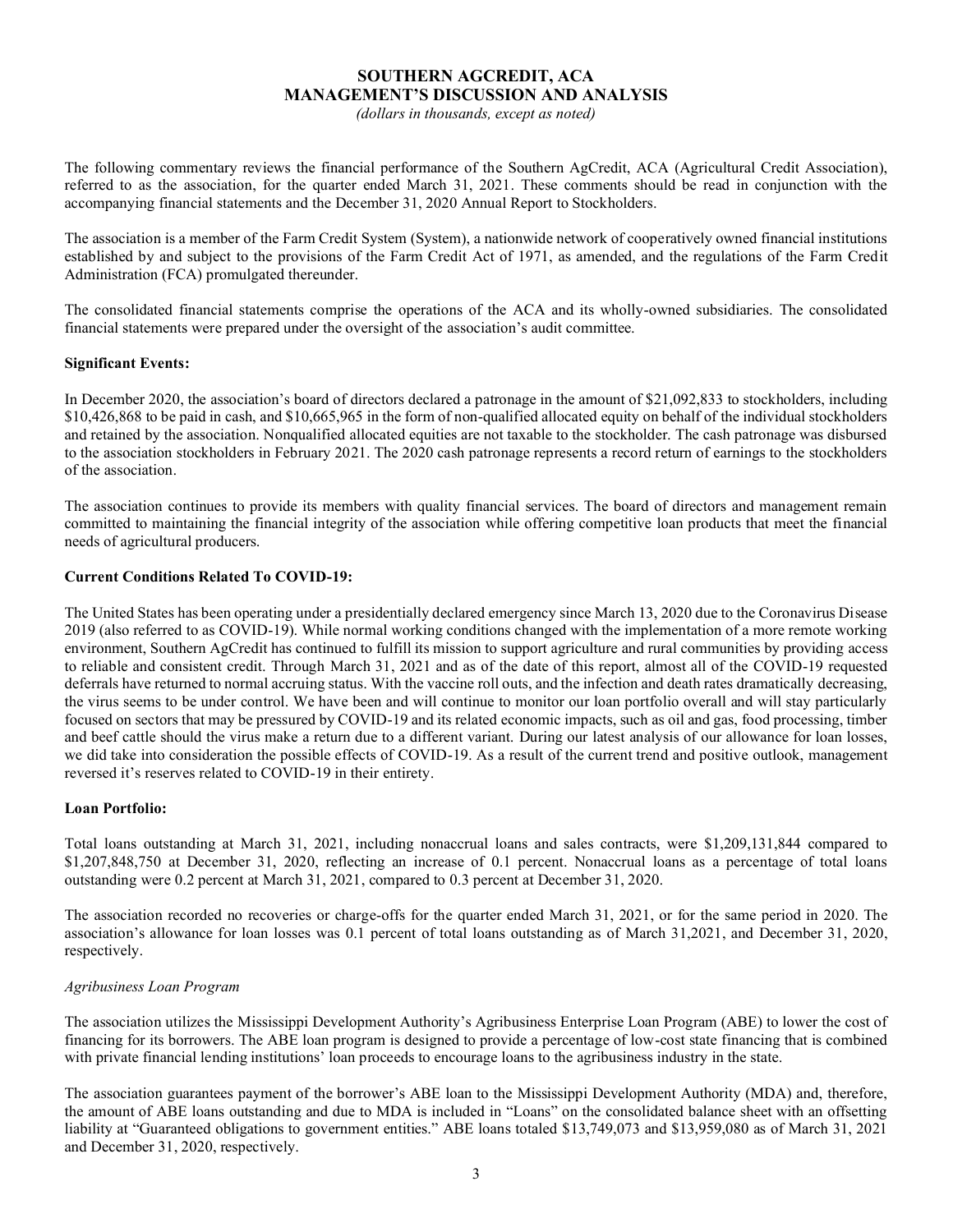## **Risk Exposure:**

High-risk assets include nonaccrual loans, loans that are past due 90 days or more and still accruing interest, formally restructured loans and other property owned. The following table illustrates the association's components and trends of high-risk assets.

|                           |  | <b>March 31, 2021</b> |               |  | December 31, 2020 |               |  |  |
|---------------------------|--|-----------------------|---------------|--|-------------------|---------------|--|--|
|                           |  | Amount                | $\frac{6}{9}$ |  | Amount            | $\frac{0}{0}$ |  |  |
| Nonaccrual                |  | 2,975,997             | 77.0%         |  | 4,047,501         | 87.1%         |  |  |
| Formally restructured     |  | 671,663               | $17.4\%$      |  | 386,829           | $8.3\%$       |  |  |
| Other property owned, net |  | 215,532               | $5.6\%$       |  | 215,532           | $4.6\%$       |  |  |
| Total                     |  | 3,863,192             | 100.0%        |  | 4,649,862         | 100.0%        |  |  |

The balance of nonaccrual volume as of March 31, 2021 is primarily secured by real estate with a total specific allowance of \$151,230 related to four loans. The decrease in nonaccrual volume since the prior year end is primarily made up of a loan to one borrower which we foreclosed on in the first quarter 2021.

The balance of other property owned was \$215,532 as of March 31, 2021, and consisted of three unrelated properties.

#### **Investments:**

During 2010, the association exchanged \$35,192,440 of mortgage loans that previously were covered under a long-term standby commitment to purchase agreement with Federal Agricultural Mortgage Corporation (Farmer Mac) for a Farmer Mac guaranteed agricultural mortgage-backed security. No gain or loss was recognized in the financial statements upon completion of the exchange transactions since the loans were at a market rate, guaranteed by Farmer Mac and the servicing fee adequately compensates the association for the cost to service the loans. These AMBS are included in the association's Consolidated Balance Sheet as held-tomaturity investments at an amortized cost balance of \$3,352,886 at March 31, 2021. The association continues to service the loans included in those transactions.

#### **Results of Operations:**

The association had net income of \$5,822,445 for the three months ended March 31, 2021, as compared to net income of \$5,280,750 for the same period in 2020, reflecting an increase of 10.3 percent. Net interest income was \$7,634,515 for the three months ended March 31, 2021, compared to \$6,933,572 for the same period in 2020.  **Three Months Ended** 

|                               | Three Months Ended   |                  |       |               |    |            |
|-------------------------------|----------------------|------------------|-------|---------------|----|------------|
|                               | March 31,            | March 31,        |       |               |    |            |
|                               | 2021                 |                  |       | 2020          |    |            |
|                               | Average              |                  |       | Average       |    |            |
|                               | <b>Balance</b>       | <b>Interest</b>  |       | Balance       |    | Interest   |
| Loans                         | \$1,206,883,400      | 12,485,496<br>\$ | \$    | 1,115,199,697 | \$ | 13,644,327 |
| Investments                   | 3,402,888            | 33,404           |       | 4,836,362     |    | 58,221     |
| Total interest-earning assets | 1,210,286,288        | 12,518,900       |       | 1,120,036,059 |    | 13,702,548 |
| Interest-bearing liabilities  | 1,034,627,779        | 4,884,385        |       | 957,973,379   |    | 6,768,976  |
| Impact of capital             | 175,658,509<br>\$.   |                  | \$    | 162,062,680   |    |            |
| Net interest income           |                      | 7,634,515        |       |               |    | 6,933,572  |
|                               |                      |                  |       |               |    |            |
|                               | 2021                 |                  |       | 2020          |    |            |
|                               | <b>Average Yield</b> |                  |       | Average Yield |    |            |
| Yield on loans                | 4.20%                |                  | 4.92% |               |    |            |
| Yield on investments          | 3.98%                |                  | 4.84% |               |    |            |
| Total yield on interest-      |                      |                  |       |               |    |            |
| earning assets                | 4.19%                |                  |       | 4.92%         |    |            |
| Cost of interest-bearing      |                      |                  |       |               |    |            |
| liabilities                   | 1.91%                |                  |       | $2.84\%$      |    |            |
| Interest rate spread          | 2.28%                |                  |       | 2.08%         |    |            |
| Net interest income as a      |                      |                  |       |               |    |            |
| percentage of average         |                      |                  |       |               |    |            |
| earning assets                | 2.56%                |                  |       | 2.49%         |    |            |
|                               |                      |                  |       |               |    |            |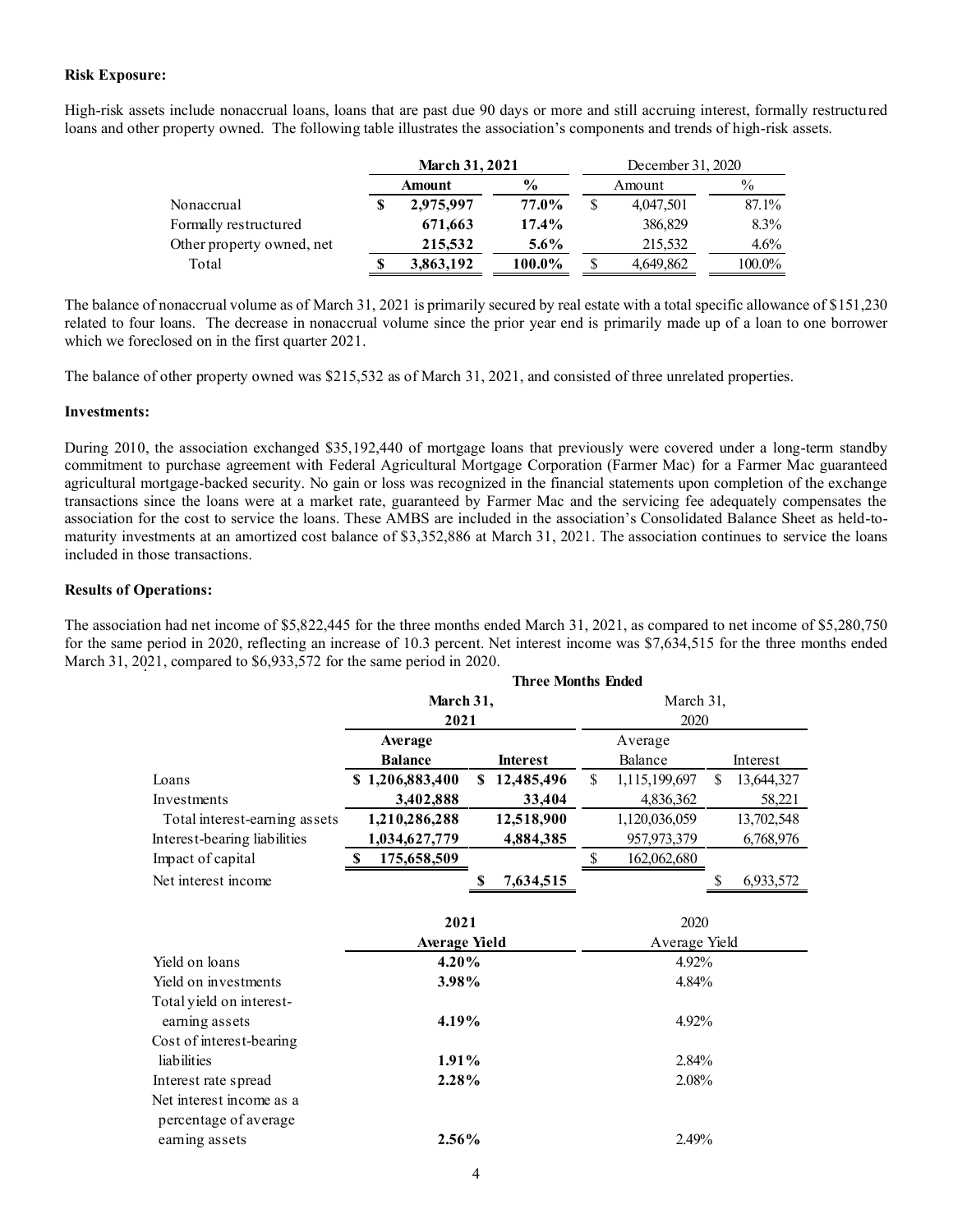|                               | Three months ended:<br>March 31, 2021 vs. March 31, 2020 |             |  |                            |  |               |
|-------------------------------|----------------------------------------------------------|-------------|--|----------------------------|--|---------------|
|                               |                                                          |             |  | Increase (decrease) due to |  |               |
|                               |                                                          | Volume      |  | Rate                       |  | <b>Total</b>  |
| Interest income - loans       |                                                          | \$1,112,442 |  | \$(2,271,273)              |  | \$(1,158,831) |
| Interest income - investments |                                                          | (17, 113)   |  | (7,704)                    |  | (24, 817)     |
| Total interest income         |                                                          | 1,095,329   |  | (2,278,977)                |  | (1, 183, 648) |
| Interest expense              |                                                          | 537,150     |  | (2,421,741)                |  | (1,884,591)   |
| Net interest income           |                                                          | 558,179     |  | 142,764                    |  | 700,943       |

Interest income for the three months ended March 31, 2021, decreased by \$1,183,648, or 8.6 percent respectively, from the same period of 2020, primarily due to declines in yields on earning assets mitigated by an increase in average loan volume. Interest expense for the three months ended March 31,2021, decreased by \$1,884,591, or 27.8 percent, from the same period of 2020 due to a decrease in interest rates offset by an increase in average debt volume. Average loan volume for the first quarter of 2021 was \$1,206,883,400, compared to \$1,115,199,697 in the first quarter of 2020. The average net interest rate spread on the loan portfolio for the first quarter of 2021 was 2.28 percent, compared to 2.08 percent in the first quarter of 2020.

The association's return on average assets for the three months ended March 31, 2021, was 1.89 percent compared to 1.82 percent for the same period in 2020. The association's return on average equity for the three months ended March 31, 2021, was 12.67 percent, compared to 12.14 percent for the same period in 2020.

#### **Liquidity and Funding Sources:**

The association secures the majority of its lendable funds from the Farm Credit Bank of Texas (the bank), which obtains its funds through the issuance of System-wide obligations and with lendable equity. The following schedule summarizes the association's borrowings.

|                                  |    | March 31,     | December 31, |               |  |  |
|----------------------------------|----|---------------|--------------|---------------|--|--|
|                                  |    | 2021          | 2020         |               |  |  |
| Note payable to the bank         | \$ | 1,042,566,957 | S            | 1,032,140,583 |  |  |
| Accrued interest on note payable |    | 1,680,785     |              | 1,729,707     |  |  |
| Total                            | S  | 1,044,247,742 |              | 1,033,870,290 |  |  |

The association operates under a general financing agreement (GFA) with the bank. The current GFA is effective through September 30, 2023. The primary source of liquidity and funding for the association is a direct loan from the bank. The outstanding balance of \$1,042,566,957 as of March 31, 2021, is recorded as a liability on the association's balance sheet. The note carried a weighted average interest rate of 1.86 percent at March 31, 2021. The indebtedness is collateralized by a pledge of substantially all of the association's assets to the bank and is governed by the general financing agreement. The increase in note payable to the bank and related accrued interest payable since December 31, 2020, is due to increased borrowing needs at the association. The association's own funds, which represent the amount of the association's loan portfolio funded by the association's equity, were \$150,836,993 at March 31, 2021. The maximum amount the association may borrow from the bank as of March 31, 2021, was \$1,203,220,554 as defined by the general financing agreement. The indebtedness continues in effect until the expiration date of the general financing agreement, which is September 30, 2023, unless sooner terminated by the bank upon the occurrence of an event of default, or by the association, in the event of a breach of this agreement by the bank, upon giving the bank 30 calendar days' prior written notice, or in all other circumstances, upon giving the bank 120 days' prior written notice.

#### **Capital Resources:**

The association's capital position increased by \$5,862,974 at March 31, 2021, compared to December 31, 2020. The association's debt as a percentage of members' equity was 5.63:1 as of March 31, 2021, compared to 5.82:1 as of December 31, 2020.

Farm Credit Administration regulations require us to maintain minimums for various regulatory capital ratios. New regulations became effective January 1, 2017, which replaced the previously required core surplus and total surplus ratios with common equity tier 1, tier 1 capital, and total capital risk-based capital ratios. The new regulations also added tier 1 leverage and unallocated retained earnings and equivalents (UREE) ratios. The permanent capital ratio continues to remain in effect, with some modifications to align with the new regulations. As of March 31, 2021, the association exceeded all minimum regulatory capital requirements.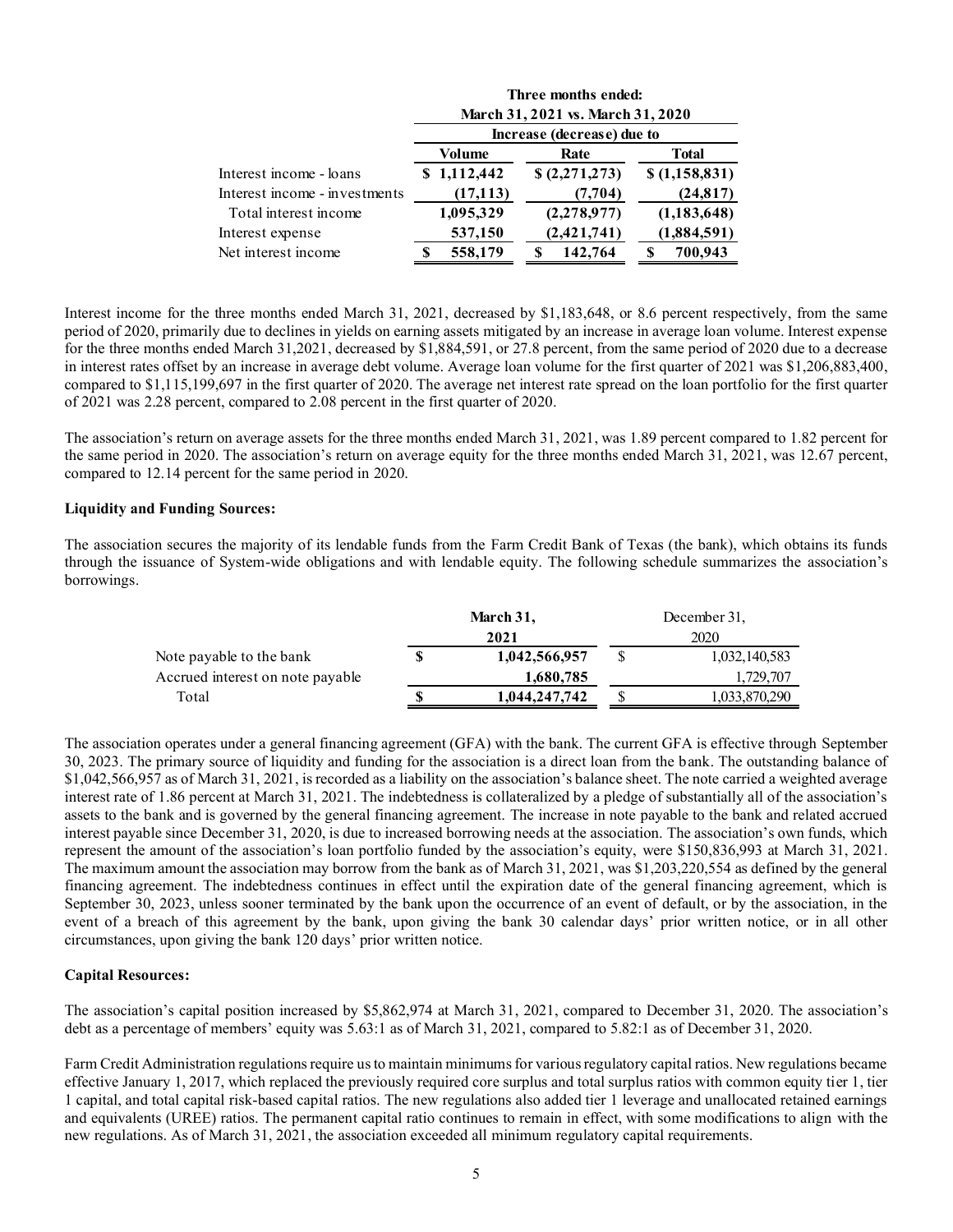#### **Significant Recent Accounting Pronouncements:**

Refer to Note 1 – "Organization and Significant Accounting Policies" in this quarterly report for disclosures of recent accounting pronouncements which may impact the associations consolidated financial position and results of operations and for critical accounting policies.

### **Relationship With the Farm Credit Bank of Texas:**

The association's financial condition may be impacted by factors that affect the bank. The financial condition and results of operations of the bank may materially affect the stockholder's investment in the association. The Management's Discussion and Analysis and Notes to Financial Statements contained in the 2020 Annual Report of Southern AgCredit, ACA more fully describe the association's relationship with the bank.

The annual and quarterly stockholder reports of the bank are available free of charge, upon request. These reports can be obtained by writing to Farm Credit Bank of Texas, Corporate Communications, P.O. Box 202590, Austin, Texas 78720, or by calling (512) 483- 9204. The annual and quarterly stockholder reports for the bank are also available on its website at *www.farmcreditbank.com.*

The association's quarterly stockholder reports are also available free of charge, upon request. These reports can be obtained by writing to Southern AgCredit, ACA, 402 West Parkway Place, Ridgeland, MS 39157 or calling 601-499-2820. The annual and quarterly stockholder reports for the association are also available on its website at *www.southernagcredit.com.* Copies of the association's quarterly stockholder reports can also be requested by e-mailing *dlsouthernagcreditadmin@farmcreditbank.com..*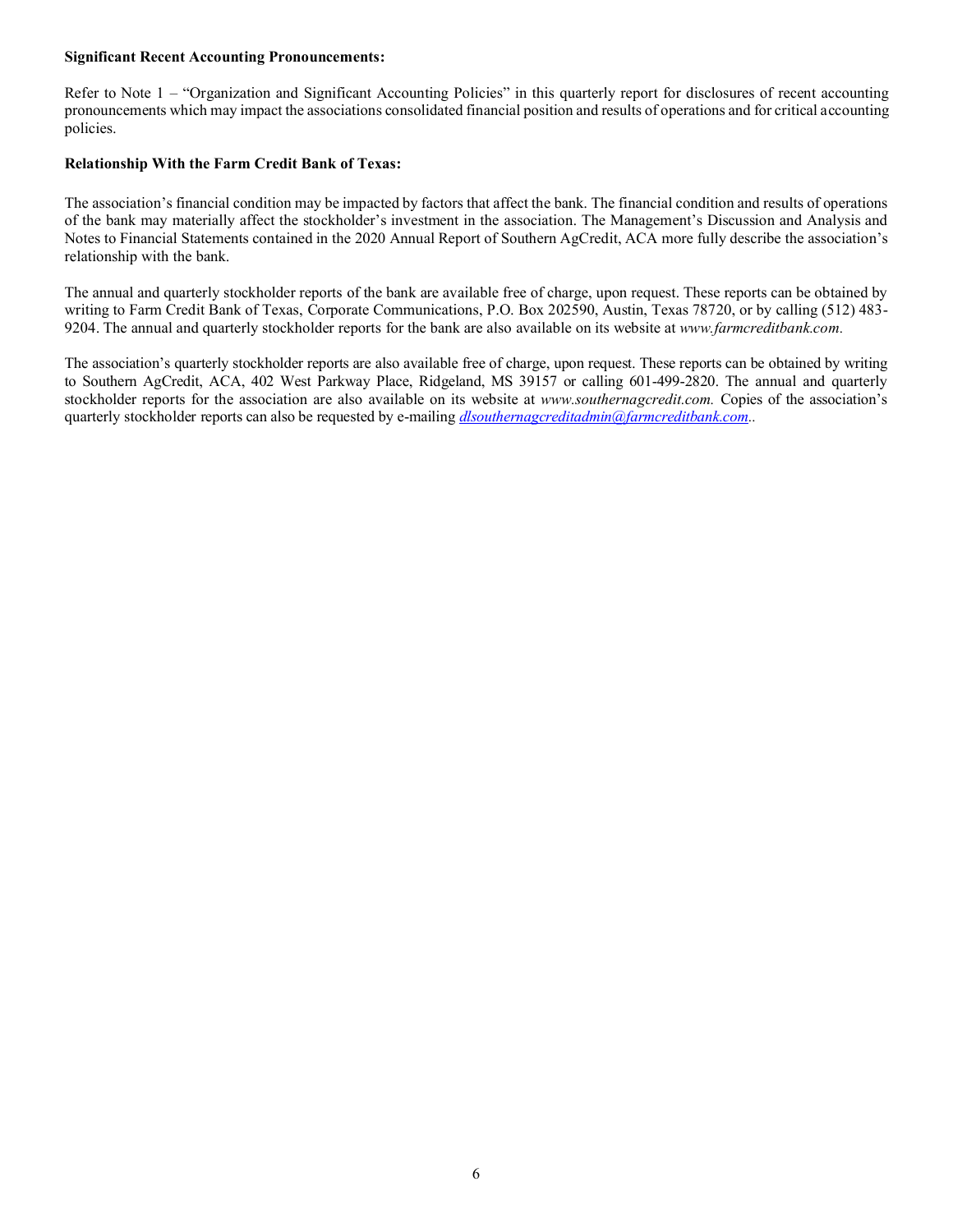## **SOUTHERN AGCREDIT, ACA**

## **CONSOLIDATED BALANCE SHEETS**

|                                               |                           | March 31,     |              |               |  |
|-----------------------------------------------|---------------------------|---------------|--------------|---------------|--|
|                                               |                           | 2021          | December 31, |               |  |
|                                               |                           | (unaudited)   |              | 2020          |  |
| <b>ASSETS</b>                                 |                           |               |              |               |  |
| Cash                                          | \$                        | 10,389        | \$           | 7,778         |  |
| Investments                                   |                           | 3,352,886     |              | 3,533,263     |  |
| Loans                                         |                           | 1,209,131,844 |              | 1,207,848,750 |  |
| Less: allowance for loan losses               |                           | 1,642,476     |              | 1,486,911     |  |
| Net loans                                     |                           | 1,207,489,368 |              | 1,206,361,839 |  |
| Accrued interest receivable                   |                           |               |              |               |  |
| Loans                                         |                           | 9,222,410     |              | 8,856,431     |  |
| Investments                                   |                           | 41,268        |              | 44,547        |  |
| Investment in and receivable from the Farm    |                           |               |              |               |  |
| Credit Bank of Texas:                         |                           |               |              |               |  |
| Capital stock                                 |                           | 19,711,030    |              | 19,711,030    |  |
| Other                                         |                           | 3,258,906     |              | 2,167,795     |  |
| Other property owned, net                     |                           | 215,532       |              | 215,532       |  |
| Premises and equipment, net                   |                           | 9,256,218     |              | 9,082,733     |  |
| Other assets                                  |                           | 1,656,045     |              | 960,965       |  |
| Total assets                                  | $\boldsymbol{\mathsf{s}}$ | 1,254,214,052 | $\$$         | 1,250,941,913 |  |
|                                               |                           |               |              |               |  |
| <b>LIABILITIES</b>                            |                           |               |              |               |  |
| Note payable to the Farm Credit Bank of Texas | \$                        | 1,042,566,957 | \$           | 1,032,140,583 |  |
| Guaranteed obligations to government entities |                           | 13,749,073    |              | 13,959,080    |  |
| Advance conditional payments                  |                           | 127,708       |              | 149,917       |  |
| Accrued interest payable                      |                           | 1,680,785     |              | 1,729,707     |  |
| Drafts outstanding                            |                           | 1,123,863     |              | 71,456        |  |
| Patronage distributions payable               |                           |               |              | 10,426,868    |  |
| Other liabilities                             |                           | 5,679,879     |              | 9,041,489     |  |
| <b>Total liabilities</b>                      |                           | 1,064,928,265 |              | 1,067,519,100 |  |
|                                               |                           |               |              |               |  |
|                                               |                           |               |              |               |  |
| <b>MEMBERS' EQUITY</b>                        |                           |               |              |               |  |
| Capital stock and participation certificates  |                           | 4,851,910     |              | 4,811,195     |  |
| Additional paid-in capital                    |                           | 10,238,891    |              | 10,238,891    |  |
| Unallocated retained earnings                 |                           | 174,624,436   |              | 168,801,991   |  |
| Accumulated other comprehensive income (loss) |                           | (429, 450)    |              | (429, 264)    |  |
| Total members' equity                         |                           | 189,285,787   |              | 183,422,813   |  |
| Total liabilities and members' equity         | \$                        | 1,254,214,052 | $\mathbb S$  | 1,250,941,913 |  |

The accompanying notes are an integral part of these combined financial statements.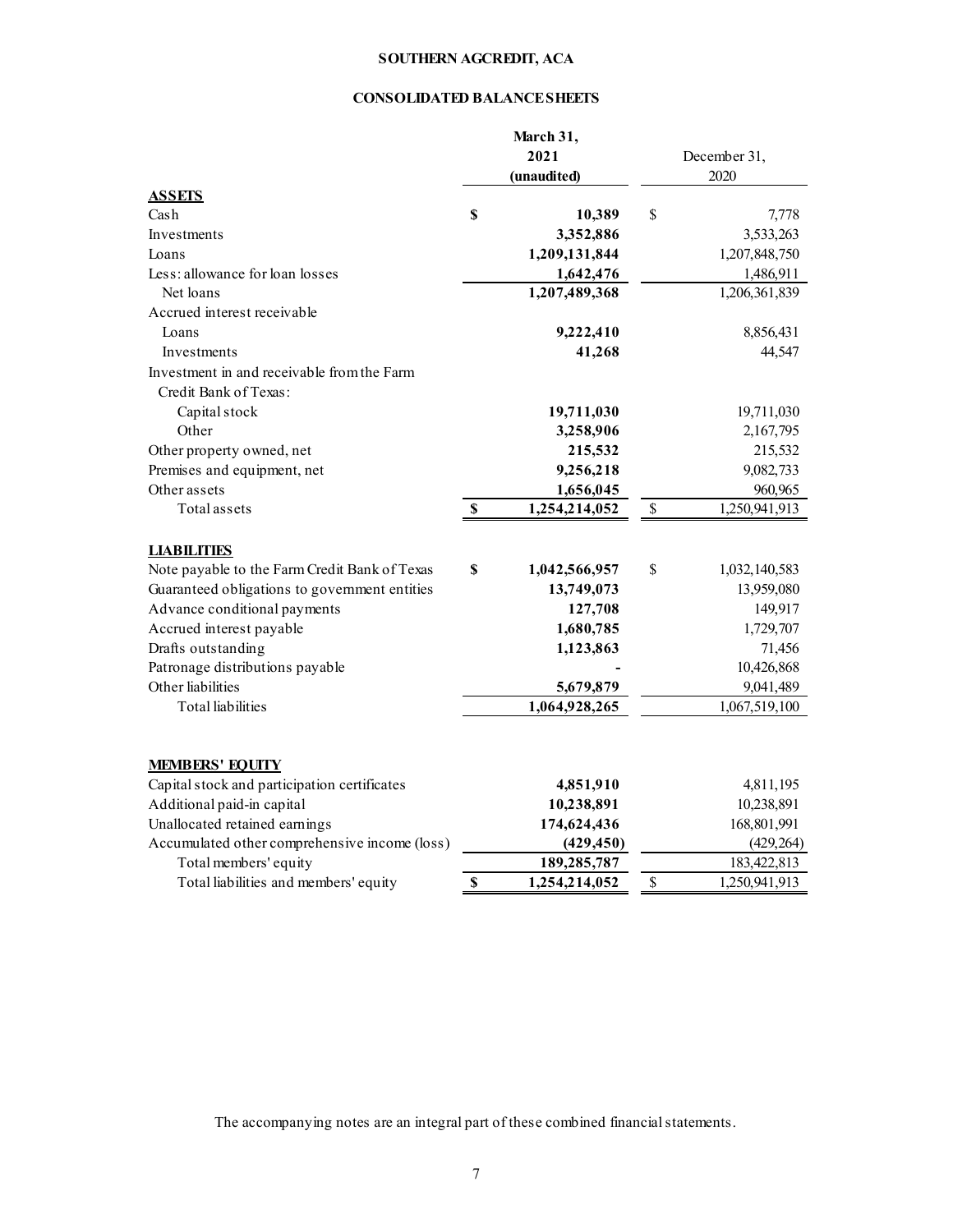#### **SOUTHERN AGCREDIT, ACA**

## **CONSOLIDATED STATEMENTS OF COMPREHENSIVE INCOME**

(unaudited)

|                                                    | <b>Ouarter Ended</b><br>March 31, |                  |  |  |  |
|----------------------------------------------------|-----------------------------------|------------------|--|--|--|
|                                                    | 2021                              | 2020             |  |  |  |
| <b>INTEREST INCOME</b>                             |                                   |                  |  |  |  |
| Loans                                              | S<br>12,485,496                   | \$<br>13,644,327 |  |  |  |
| Investments                                        | 33,404                            | 58,221           |  |  |  |
| Total interest income                              | 12,518,900                        | 13,702,548       |  |  |  |
| <b>INTEREST EXPENSE</b>                            |                                   |                  |  |  |  |
| Note payable to the Farm Credit Bank of Texas      | 4,884,365                         | 6,768,936        |  |  |  |
| Advance conditional payments                       | 20                                | 40               |  |  |  |
| Total interest expense                             | 4,884,385                         | 6,768,976        |  |  |  |
| Net interest income                                | 7,634,515                         | 6,933,572        |  |  |  |
| <b>PROVISION FOR LOAN LOSSES</b>                   | 156,653                           | 254,000          |  |  |  |
| Net interest income after                          |                                   |                  |  |  |  |
| provision for loan losses                          | 7,477,862                         | 6,679,572        |  |  |  |
| <b>NONINTEREST INCOME</b>                          |                                   |                  |  |  |  |
| Income from the Farm Credit Bank of Texas:         |                                   |                  |  |  |  |
| Patronage income                                   | 1,668,879                         | 1,260,099        |  |  |  |
| Loan fees                                          | 113,945                           | 110,088          |  |  |  |
| Financially related services income                | 140                               | 134              |  |  |  |
| Gain (loss) on other property owned, net           | (4,205)                           | (13, 525)        |  |  |  |
| Gain (loss) on sale of premises and equipment, net | 1,533                             |                  |  |  |  |
| Other noninterest income                           | 44,238                            | 295,712          |  |  |  |
| Total noninterest income                           | 1,824,530                         | 1,652,508        |  |  |  |
| <b>NONINTEREST EXPENSES</b>                        |                                   |                  |  |  |  |
| Salaries and employee benefits                     | 1,775,957                         | 1,477,675        |  |  |  |
| Occupancy and equipment                            | 401,490                           | 291,056          |  |  |  |
| Insurance Fund premiums                            | 360,381                           | 166,018          |  |  |  |
| Other components of net periodic postretirement    |                                   |                  |  |  |  |
| benefit cost                                       | 36,876                            | 41,364           |  |  |  |
| Other noninterest expense                          | 905,243                           | 1,075,217        |  |  |  |
| Total noninterest expenses                         | 3,479,947                         | 3,051,330        |  |  |  |
| Income before income taxes                         | 5,822,445                         | 5,280,750        |  |  |  |
| <b>NET INCOME</b>                                  | 5,822,445                         | 5,280,750        |  |  |  |
| Other comprehensive income:                        |                                   |                  |  |  |  |
| Change in postretirement benefit plans             | (186)                             | (2,370)          |  |  |  |
| Other comprehensive income, net of tax             | (186)                             | (2,370)          |  |  |  |
| <b>COMPREHENSIVE INCOME</b>                        | 5,822,259<br>\$                   | \$<br>5,278,380  |  |  |  |

The accompanying notes are an integral part of these combined financial statements.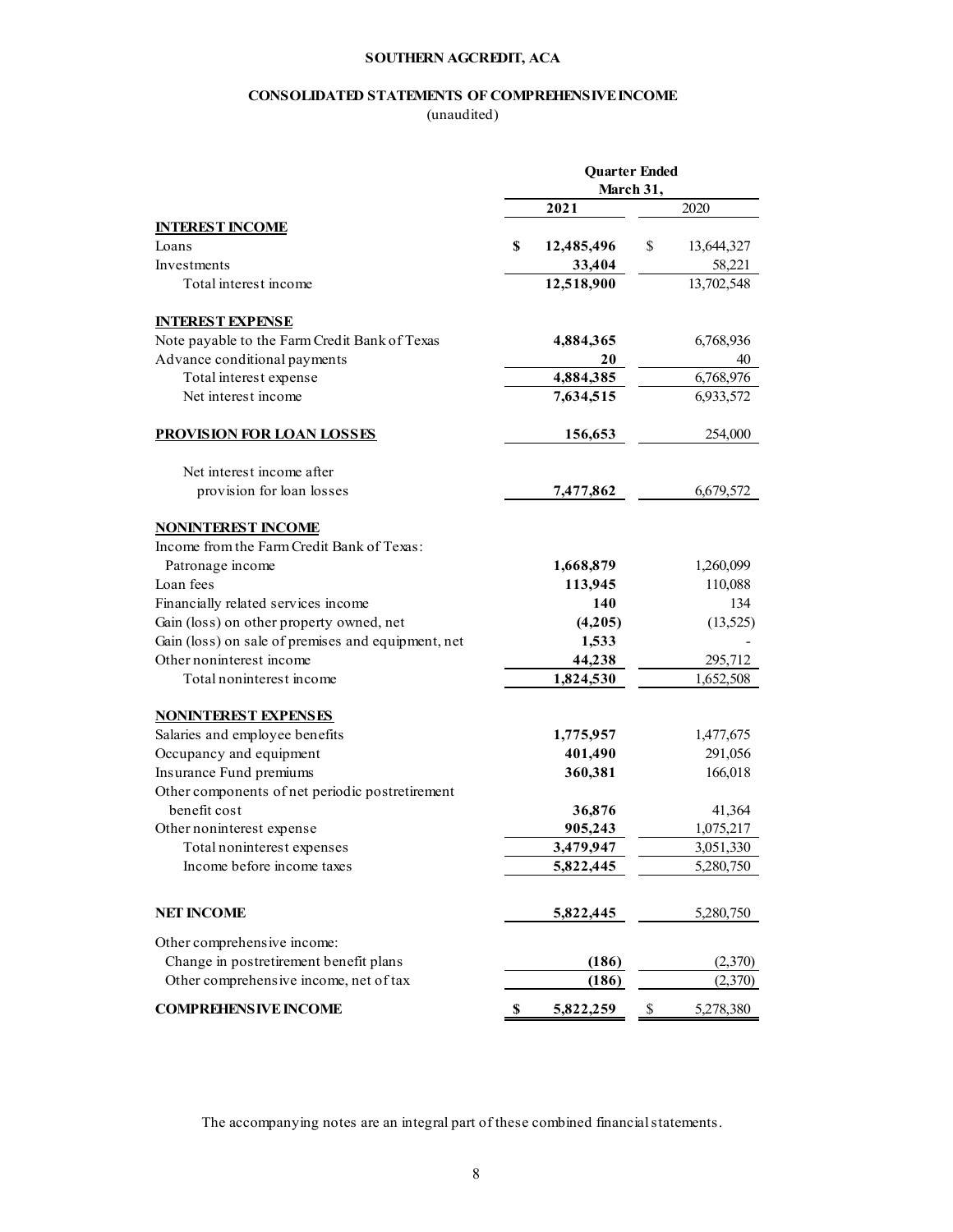#### **SOUTHERN AGCREDIT, ACA**

#### **CONSOLIDATED STATEMENT OF CHANGES IN MEMBERS' EQUITY**

|                                                                                                                                            |    |                                                        | (unaudited)                   |    |                                         |                                                               |                                             |
|--------------------------------------------------------------------------------------------------------------------------------------------|----|--------------------------------------------------------|-------------------------------|----|-----------------------------------------|---------------------------------------------------------------|---------------------------------------------|
|                                                                                                                                            |    | Capital Stock/<br>Participation<br><b>Certificates</b> | Additional<br>Paid-in-Capital |    | <b>Retained Earnings</b><br>Unallocated | <b>Accumulated</b><br>Other<br>Comprehensive<br>Income (Loss) | <b>Total</b><br>Members'<br><b>Equity</b>   |
| Balance at December 31, 2019<br>Comprehensive income                                                                                       | \$ | 4,575,675                                              | \$<br>10,238,891              | S. | 157,725,330<br>5,280,750                | \$<br>(313,770)<br>(2,370)                                    | \$<br>172,226,126<br>5,278,380              |
| Capital stock/participation certificates<br>and allocated retained earnings issued                                                         |    | 210,150                                                |                               |    |                                         |                                                               | 210,150                                     |
| Capital stock/participation certificates<br>and allocated retained earnings retired<br>Balance at March 31, 2020                           |    | (180, 935)<br>4,604,890                                | 10,238,891                    |    | 163,006,080                             | \$<br>(316, 140)                                              | \$<br>(180, 935)<br>177,533,721             |
| Balance at December 31, 2020<br>Comprehensive income<br>Capital stock/participation certificates<br>and allocated retained earnings issued | \$ | 4,811,195<br>281,645                                   | \$<br>10,238,891              | \$ | 168,801,991<br>5,822,445                | \$<br>(429, 264)<br>(186)                                     | \$<br>183, 422, 813<br>5,822,259<br>281,645 |
| Capital stock/participation certificates<br>and allocated retained earnings retired<br><b>Balance at March 31, 2021</b>                    | S  | (240, 930)<br>4,851,910                                | 10,238,891                    | \$ | 174,624,436                             | \$<br>(429, 450)                                              | \$<br>(240, 930)<br>189,285,787             |

The accompanying notes are an integral part of these combined financial statements.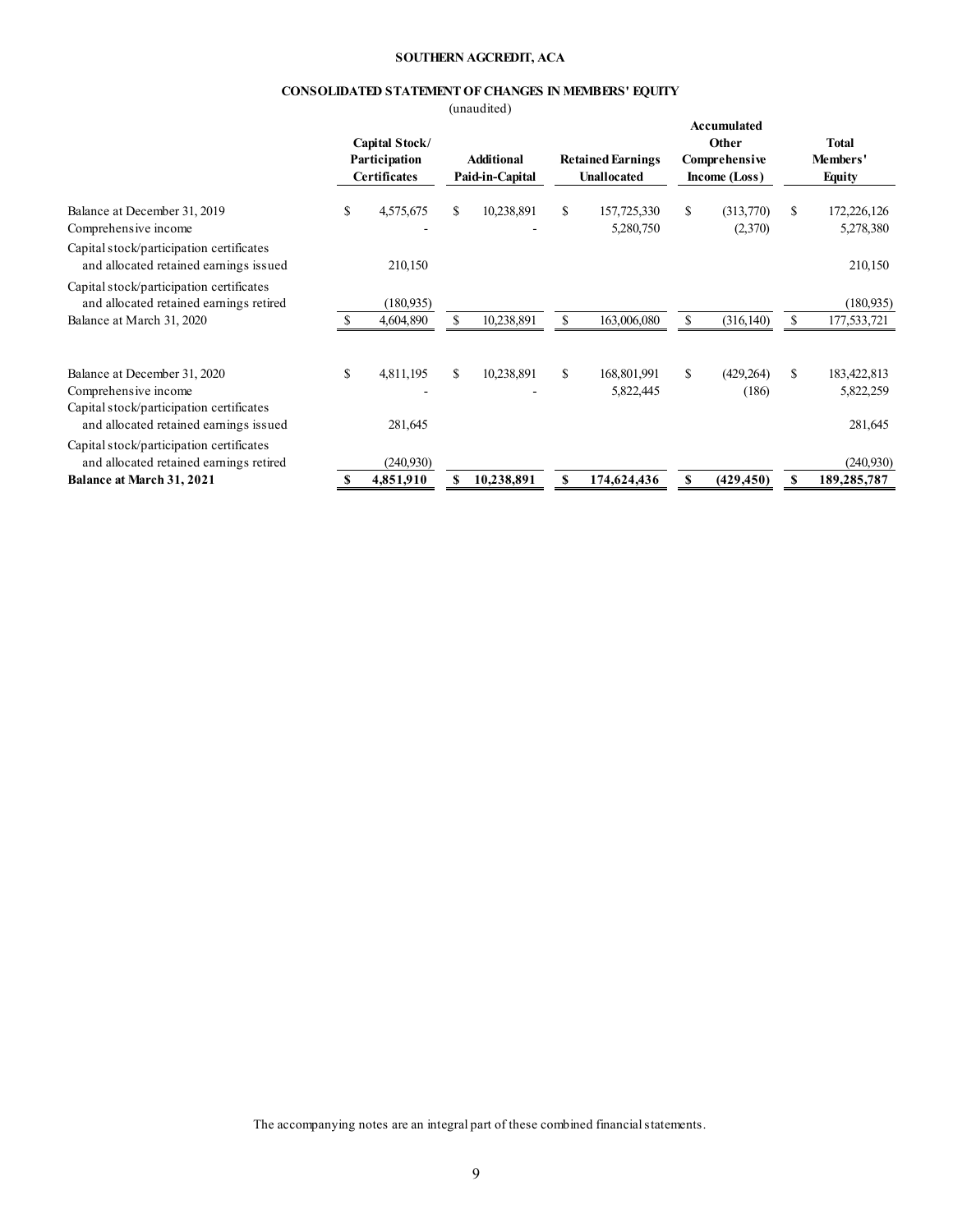# **SOUTHERN AGCREDIT, ACA NOTES TO THE CONSOLIDATED FINANCIAL STATEMENTS**

*(Unaudited)*

# **NOTE 1** — **ORGANIZATION AND SIGNIFICANT ACCOUNTING POLICIES:**

Southern AgCredit, ACA, including its wholly-owned subsidiaries, Southern AgCredit, PCA and Southern AgCredit, FLCA (collectively called "the association"), is a member-owned cooperative which provides credit and credit-related services to, or for the benefit of, eligible borrowers/stockholders for qualified agricultural purposes in the counties of Adams, Amite, Carroll, Claiborne, Clarke, Copiah, Covington, Forrest, Franklin, George, Greene, Grenada, Hancock, Harrison, Hinds, Holmes, Humphreys, Issaquena, Jackson, Jasper, Jefferson, Jefferson Davis, Jones, Kemper, Lamar, Lauderdale, Lawrence, Leake, Leflore, Lincoln, Madison, Marion, Montgomery, Neshoba, Newton, Pearl River, Perry, Pike, Rankin, Scott, Sharkey, Simpson, Smith, Stone, Walthall, Warren, Washington, Wayne, Wilkinson and Yazoo in the state of Mississippi, as well as the parishes of Bienville, Bossier, Caddo, Claiborne, DeSoto, Jackson, Lincoln, Ouachita (west of Ouachita River), Red River, Union and Webster in the state of Louisiana. In addition, the association is the single owner of Parkway Place Investments, LLC, which was organized for the purpose of holding and managing foreclosed property for which the assets, liabilities and results of operation have been consolidated in the association's financial statements. The association is a lending institution of the Farm Credit System (the System), which was established by Acts of Congress to meet the needs of American agriculture.

The accompanying unaudited financial statements have been prepared in accordance with accounting principles generally accepted in the U.S. (GAAP) for interim financial information. Accordingly, they do not include all of the disclosures required by GAAP for annual financial statements and should be read in conjunction with the audited financial statements as of and for the year ended December 31, 2020, as contained in the 2020 Annual Report to Stockholders.

In the opinion of management, the accompanying consolidated financial statements contain all adjustments necessary for a fair presentation of the interim financial condition and results of operations and conform with generally accepted accounting principles (GAAP), except for the inclusion of a statement of cash flows. GAAP require a business enterprise that provides a set of financial statements reporting both financial position and results of operations to also provide a statement of cash flows for each period for which results of operations are provided. In regulations issued by FCA, associations have the option to exclude statements of cash flows in interim financial statements. Therefore, the association has elected not to include a statement of cash flows in these consolidated financial statements. These interim financial statements should be read in conjunction with the audited financial statements as of and for the year ended December 31, 2020, as contained in the 2020 Annual Report to Stockholders. The preparation of financial statements in accordance with GAAP requires management to make estimates and assumptions that affect the amounts reported in the financial statements and accompanying notes. Actual results could differ from those estimates. The results of operations for interim periods are not necessarily indicative of the results to be expected for the full year ending December 31, 2021. Descriptions of the significant accounting policies are included in the 2020 Annual Report to Stockholders. In the opinion of management, these policies and the presentation of the interim financial condition and results of operations conform with GAAP and prevailing practices within the banking industry.

In January 2021, the Financial Accounting Standards Board (FASB) issued an update whereby certain derivative instruments may be modified to change the rate used for margining, discounting, or contract price alignment. An entity may elect to apply the new amendments on a full retrospective basis as of any date from the beginning of an interim period that includes or is subsequent to March 12, 2020, or on a prospective basis to new modifications from any date within an interim period that includes or is subsequent to the date of the update, up to the date that financial statements are available to be issued. These amendments do not apply to contract modifications made or new hedging relationships entered into after December 31, 2022, and existing hedging relationships evaluated for effectiveness in periods after December 31, 2022. The institution is evaluating the impact of adoption on the institution's financial condition and its results of operations.

In March 2020, the FASB issued guidance entitled "Facilitation of the Effects of Reference Rate Reform on Financial Reporting." The guidance provides optional expedients and exceptions for applying GAAP to contracts, hedging relationships and other transactions affected by reference rate reform. The guidance simplifies the accounting evaluation of contract modifications that replace a reference rate affected by reference rate reform and contemporaneous modifications of other contracts related to the replacement of the reference rate. With respect to hedge accounting, the guidance allows amendment of formal designation and documentation of hedging relationships in certain circumstances as a result of reference rate reform and provides additional expedients for different types of hedges, if certain criteria are met. The optional amendments are effective as of March 12, 2020, through December 31, 2022. The institution is evaluating the impact of adoption on the institution's financial condition and its results of operations.

In December 2019, the FASB issued guidance entitled "Simplifying the Accounting for Income Taxes." This guidance eliminates certain intra period tax allocations, foreign deferred tax recognition and interim period tax calculations. In addition, the guidance simplifies disclosure regarding capital and franchise taxes, the allocation of goodwill in business combinations, subsidiary financial statements and other disclosures. The new guidance is intended to eliminate and/or simplify certain aspects of income tax accounting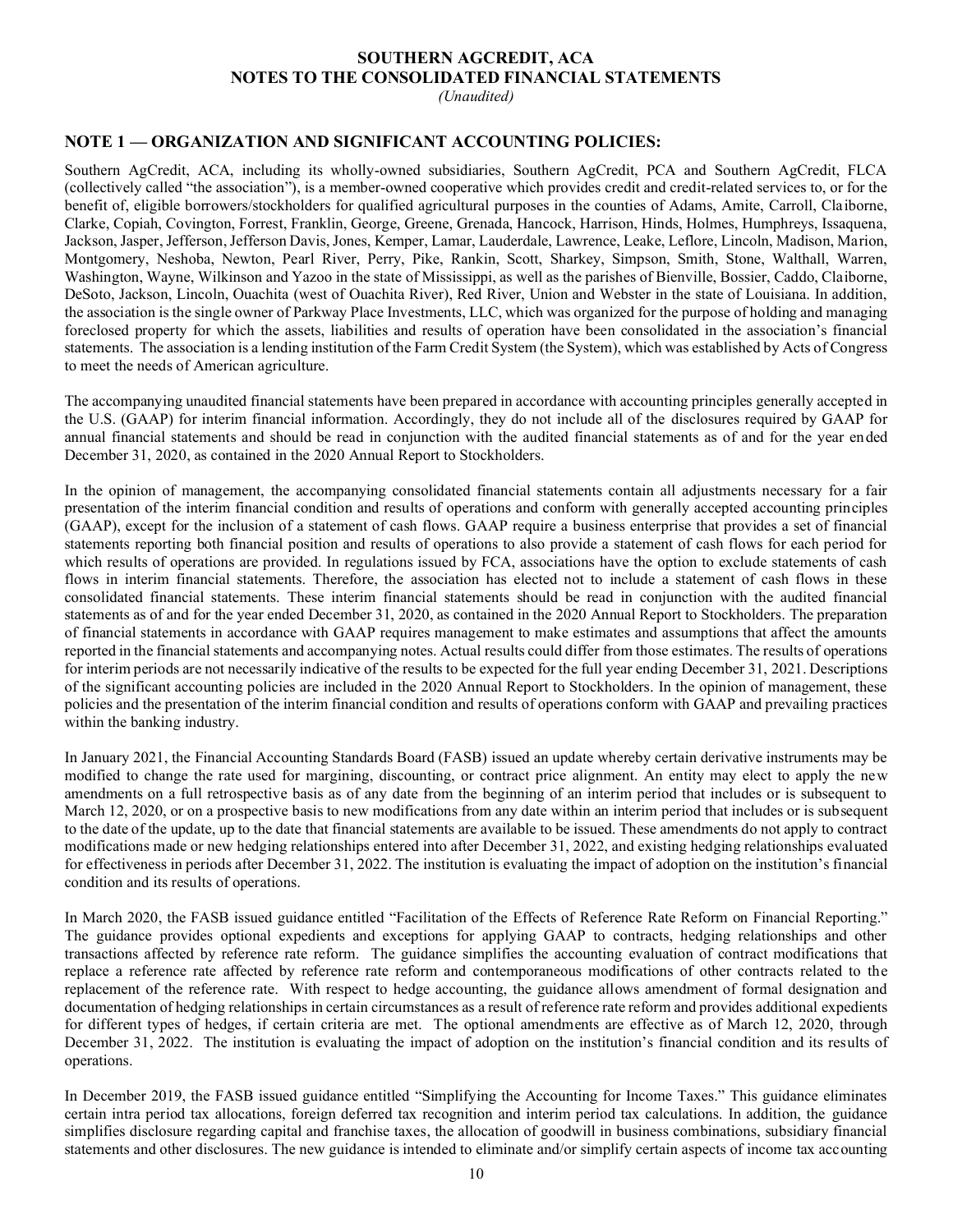that are complex or that require significant judgment in application or presentation. The guidance becomes effective for fiscal years beginning after December 15, 2021. Early adoption of the guidance is permitted, and the institution adopted this guidance on January 1, 2020. The adoption of this guidance did not materially impact the institution's financial condition or results of operations.

In August 2018, the FASB issued guidance entitled "Disclosure Framework — Changes to the Disclosure Requirements for Defined Benefit Plans." The guidance modifies the disclosure requirements for employers that sponsor defined benefit pension or other postretirement plans. This guidance became effective for fiscal years ending after December 15, 2020. The guidance was applied on a retrospective basis for all periods. The adoption of this guidance will not impact the Association's financial condition or its results of operations, but did impact the employee benefit plan disclosures.

In June 2016, the FASB issued guidance entitled "Measurement of Credit Losses on Financial Instruments." The guidance replaces the current incurred loss impairment methodology with a methodology that reflects expected credit losses and requires consideration of a broader range of reasonable and supportable information to inform credit loss estimates. Credit losses relating to available-forsale securities would also be recorded through an allowance for credit losses. For public business entities that are not U.S. Securities and Exchange Commission filers this guidance was to become effective for interim and annual periods beginning after December 15, 2020, with early application permitted. In November 2019, the FASB issued an update that amends the mandatory effective date for this guidance for certain institutions. The change resulted from a change in the effective date philosophy that extends and simplifies the adoption by staggering the dates between large public entities and other entities. As a result of the change, the new credit loss standard, for those institutions qualifying for the delay, becomes effective for interim and annual reporting periods beginning after December 15, 2022, with early adoption permitted. The Association qualifies for the delay in the adoption date. The Association continues to evaluate the impact of adoption on the Association's financial condition and its results of operations.

The consolidated financial statements comprise the operations of the ACA and its wholly-owned subsidiaries. The preparation of these consolidated financial statements requires the use of management's estimates. The results for the quarter ended March 31, 2021, are not necessarily indicative of the results to be expected for the year ended December 31, 2021. Certain amounts in the prior period's financial statements have been reclassified to conform to current financial statement presentation.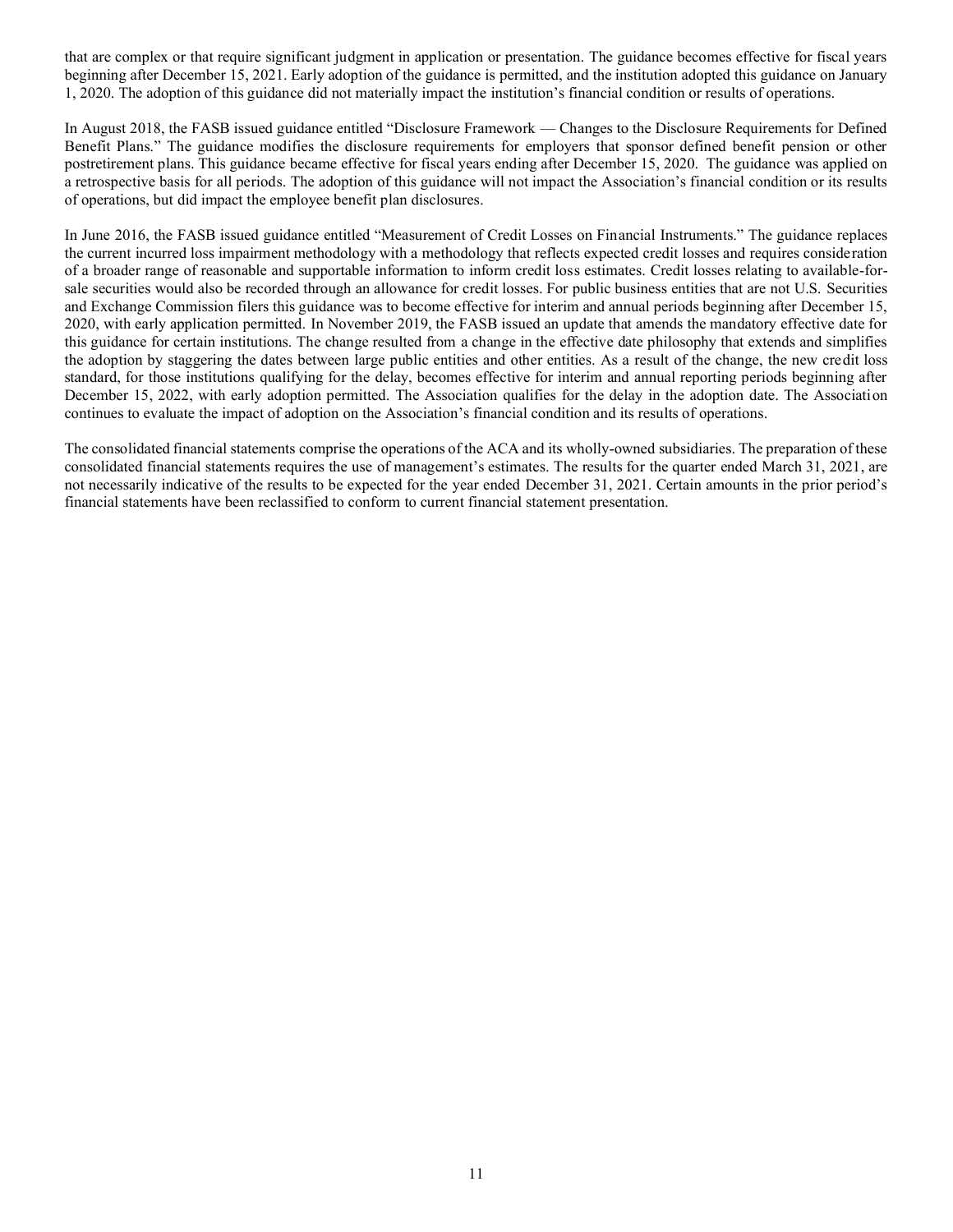## **NOTE 2** — **INVESTMENTS:**

The association may hold mission-related and other investments. The Farm Credit Administration approves mission-related programs and other mission-related investments. In January 2010, \$35,192,440 of agricultural mortgage loans previously covered under a Long-Term Standby Commitment to Purchase agreement with the Federal Agricultural Mortgage Corporation (Farmer Mac) were securitized. No gain or loss was recognized in the financial statements upon completion of the securitization. Terms of the agreement call for a guarantee fee of 20-50 basis points to be paid to Farmer Mac, and for the association to receive a 30-basis-point fee for servicing the underlying loans.

| <b>March 31, 2021</b>    |       |                                 |                   |                  |  |  |  |
|--------------------------|-------|---------------------------------|-------------------|------------------|--|--|--|
|                          | Gross | Gross                           |                   |                  |  |  |  |
|                          |       | Amortized Unrealized Unrealized |                   | Weighted Average |  |  |  |
| Cost                     | Gains | Losses                          | <b>Fair Value</b> | Yield            |  |  |  |
| \$3,352,886 \$ 12,517 \$ |       |                                 | $-$ \$3,365,403   | 3.90%            |  |  |  |

The following is a summary of Farmer Mac agricultural mortgage-backed securities:

| December 31, 2020 |                                 |        |                  |                  |  |  |  |
|-------------------|---------------------------------|--------|------------------|------------------|--|--|--|
|                   | Gross                           | Gross  |                  |                  |  |  |  |
|                   | Amortized Unrealized Unrealized |        |                  | Weighted Average |  |  |  |
| Cost              | Gains                           | Losses | Fair Value       | Yield            |  |  |  |
|                   | 43,393                          |        | $-$ \$ 3,576,656 | 3.95%            |  |  |  |

# **NOTE 3** — **LOANS AND ALLOWANCE FOR LOAN LOSSES:**

A summary of loans follows:

|                               | March 31,       | December 31,    |
|-------------------------------|-----------------|-----------------|
|                               | 2021            | 2020            |
| Loan Type                     | <b>Amount</b>   | Amount          |
| Production agriculture:       |                 |                 |
| Real estate mortgage          | \$1,027,739,894 | \$1,012,252,339 |
| Production and                |                 |                 |
| intermediate term             | 96,498,078      | 103,465,293     |
| Agribusiness:                 |                 |                 |
| Loans to cooperatives         | 2,815,973       | 4,846,974       |
| Processing and marketing      | 35,517,393      | 40,381,454      |
| Farm-related business         | 6,791,490       | 6,805,634       |
| Communication                 | 22,606,836      | 22,680,883      |
| Energy                        | 12,803,587      | 13,002,863      |
| Water and waste water         | 1,712,994       | 1,736,657       |
| Rural residential real estate | 2,645,599       | 2,676,653       |
| Total                         | \$1,209,131,844 | \$1,207,848,750 |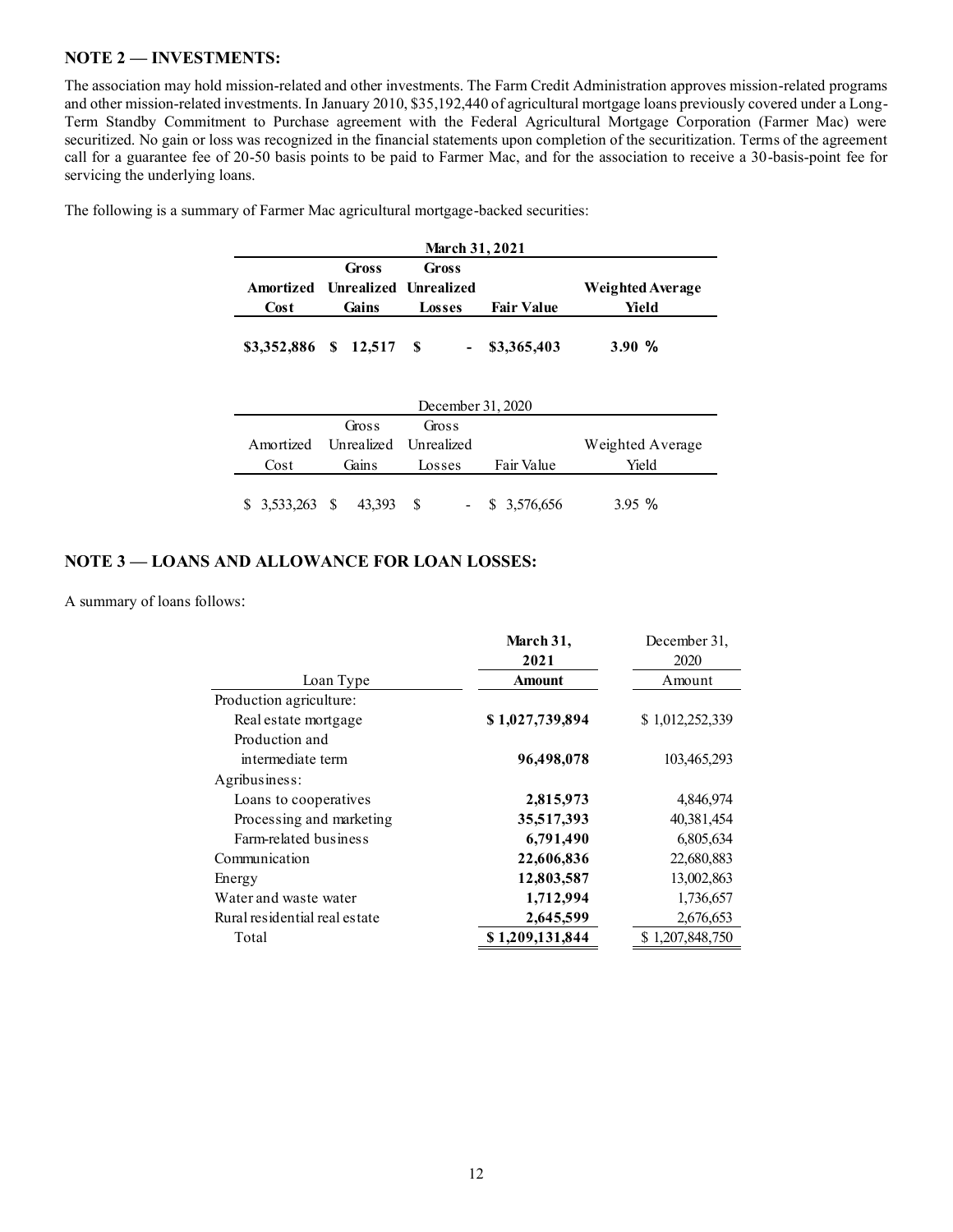The association purchases or sells participation interests with other parties in order to diversify risk, manage loan volume and comply with Farm Credit Administration regulations. The following table presents information regarding the balances of participations purchased and sold at March 31, 2021:

|                                  | Other Farm Credit Institutions |                 |                | Non-Farm Credit Institutions | Total           |                 |
|----------------------------------|--------------------------------|-----------------|----------------|------------------------------|-----------------|-----------------|
|                                  | Participations                 | Participations  | Participations | Participations               | Participations  | Participations  |
|                                  | Purchased                      | Sold            | Purchased      | Sold                         | Purchased       | Sold            |
| Real estate mortgage             | 8,583,681                      | 3,500,177<br>S. | 127,778<br>ъ   | D                            | 8,711,459<br>S. | 3,500,177<br>S. |
| Production and intermediate term | 12,826,792                     | 36,224,524      |                |                              | 12,826,792      | 36,224,524      |
| Agribusiness                     | 44,595,355                     |                 |                |                              | 44,595,355      |                 |
| Communication                    | 22,606,836                     |                 |                |                              | 22,606,836      |                 |
| Energy                           | 12,803,587                     |                 |                |                              | 12,803,587      |                 |
| Water and waste water            | 1,712,994                      |                 |                |                              | 1,712,994       |                 |
| Total                            | \$103,129,245                  | \$39,724,701    | 127,778        |                              | \$103,257,023   | \$39,724,701    |

The association is authorized under the Farm Credit Act to accept "advance conditional payments" (ACPs) from borrowers. To the extent the borrower's access to such ACPs is restricted and the legal right of setoff exists, the ACPs are netted against the borrower's related loan balance. Unrestricted advance conditional payments are included in other liabilities. ACPs are not insured, and interest is generally paid by the association on such balances. Balances of ACPs were \$127,708 and \$149,917 at March 31, 2021, and December 31, 2020, respectively.

Nonperforming assets (including related accrued interest) and related credit quality statistics are as follows:

|                                   | March 31, | December 31,<br>2020 |                |
|-----------------------------------|-----------|----------------------|----------------|
| <b>Nonaccrual loans:</b>          |           |                      |                |
| Real estate mortgage              | \$        | 2,932,649            | S<br>4,000,295 |
| Production and intermediate term  |           | 43,348               | 47,206         |
| Total nonaccrual loans            |           | 2,975,997            | 4,047,501      |
| Accruing restructured loans:      |           |                      |                |
| Real estate mortgage              |           | 596,793              | 311,271        |
| Production and intermediate term  |           | 74,870               | 75,558         |
| Total accruing restructured loans |           | 671,663              | 386,829        |
| Total nonperforming loans         |           | 3,647,660            | 4,434,330      |
| Other property owned              |           | 215,532              | 215,532        |
| Total nonperforming assets        |           | 3,863,192            | 4,649,862      |

One credit quality indicator utilized by the association is the Farm Credit Administration Uniform Loan Classification System that categorizes loans into five categories. The categories are defined as follows:

- Acceptable assets are expected to be fully collectible and represent the highest quality;
- Other assets especially mentioned (OAEM) assets are currently collectible but exhibit some potential weakness;
- Substandard assets exhibit some serious weakness in repayment capacity, equity and/or collateral pledged on the loan;
- Doubtful assets exhibit similar weaknesses to substandard assets; however, doubtful assets have additional weaknesses in existing factors, conditions and values that make collection in full highly questionable; and
- Loss assets are considered uncollectible.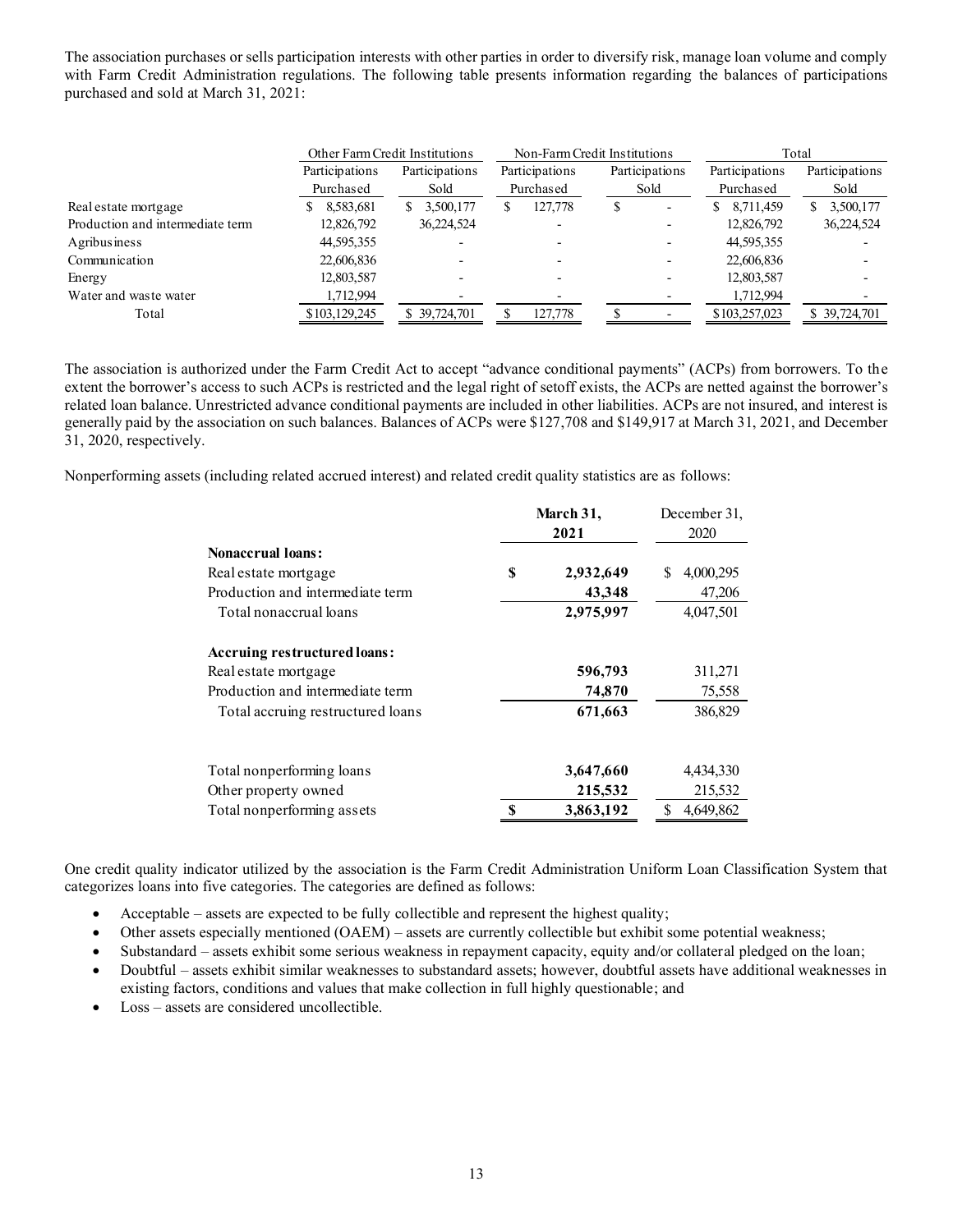The following table shows loans and related accrued interest as a percentage of total loans and related accrued interest receivable by loan type as of:

|                                  | March 31,<br>2021       | December 31,<br>2020 |
|----------------------------------|-------------------------|----------------------|
| Real estate mortgage             |                         |                      |
| Acceptable                       | $\frac{0}{0}$<br>97.97  | 97.80 %              |
| <b>OAEM</b>                      | 1.49                    | 1.55                 |
| Substandard/doubtful             | 0.54                    | 0.65                 |
|                                  | 100.00                  | 100.00               |
| Production and intermediate term |                         |                      |
| Acceptable                       | 99.85                   | 97.99                |
| <b>OAEM</b>                      | 0.11                    | 1.96                 |
| Substandard/doubtful             | 0.04                    | 0.05                 |
|                                  | 100.00                  | 100.00               |
| Loans to cooperatives            |                         |                      |
| Acceptable                       | 100.00                  | 100.00               |
| <b>OAEM</b>                      |                         |                      |
| Substandard/doubtful             |                         |                      |
|                                  | 100.00                  | 100.00               |
| Processing and marketing         |                         |                      |
| Acceptable                       | 94.05                   | 93.64                |
| <b>OAEM</b>                      | 5.95                    | 6.36                 |
| Substandard/doubtful             | ۰                       | $\blacksquare$       |
|                                  | 100.00                  | 100.00               |
| Farm-related business            |                         |                      |
| Acceptable                       | 100.00                  | 100.00               |
| <b>OAEM</b>                      |                         |                      |
| Substandard/doubtful             |                         |                      |
|                                  | 100.00                  | 100.00               |
| Communication                    |                         |                      |
| Acceptable                       | 100.00                  | 100.00               |
| <b>OAEM</b>                      |                         |                      |
| Substandard/doubtful             |                         |                      |
|                                  | 100.00                  | 100.00               |
| Energy                           |                         |                      |
| Acceptable                       | 100.00                  | 100.00               |
| <b>OAEM</b>                      |                         |                      |
| Substandard/doubtful             |                         |                      |
|                                  | 100.00                  | 100.00               |
| Water and waste water            |                         |                      |
| Acceptable                       | 100.00                  | 100.00               |
| <b>OAEM</b>                      |                         |                      |
| Substandard/doubtful             |                         |                      |
|                                  | 100.00                  | 100.00               |
| Rural residential real estate    |                         |                      |
| Acceptable                       | 100.00                  | 100.00               |
| <b>OAEM</b>                      |                         |                      |
| Substandard/doubtful             |                         |                      |
|                                  | 100.0                   | 100.0                |
| Total loans                      |                         |                      |
| Acceptable                       | 98.05                   | 97.77                |
| <b>OAEM</b>                      | 1.48                    | 1.68                 |
| Substandard/doubtful             | 0.47                    | 0.55                 |
|                                  | $\frac{0}{0}$<br>100.00 | 100.00 %             |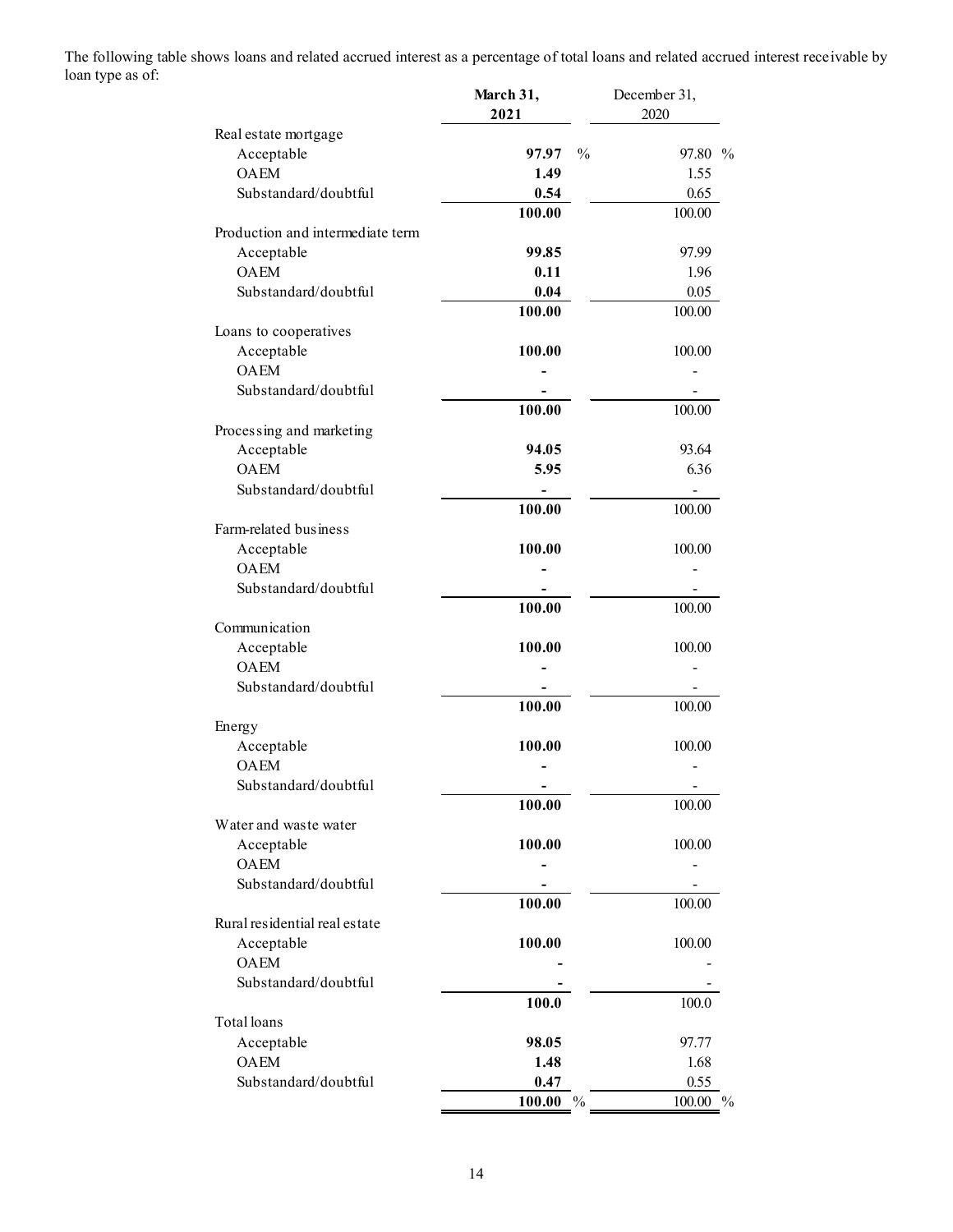The following tables provide an age analysis of past due loans (including accrued interest) as of:

| <b>March 31, 2021</b>            | 30-89           | 90 Days         | <b>Total</b>             | <b>Not Past Due or</b> |                                |
|----------------------------------|-----------------|-----------------|--------------------------|------------------------|--------------------------------|
|                                  | <b>Days</b>     | or More         | Past                     | Less Than 30           | <b>Total</b>                   |
|                                  | <b>Past Due</b> | <b>Past Due</b> | Due                      | <b>Days Past Due</b>   | Loans                          |
| Real estate mortgage             | \$2,429,971     | \$1,484,065     | 3,914,036<br>S.          | \$1,032,066,469        | \$1,035,980,505                |
| Production and intermediate term | 149,021         |                 | 149,021                  | 97,265,016             | 97,414,037                     |
| <b>Loans to cooperatives</b>     |                 |                 |                          | 2,817,605              | 2,817,605                      |
| Processing and marketing         |                 |                 |                          | 35,548,863             | 35,548,863                     |
| <b>Farm-related business</b>     |                 |                 |                          | 6,807,794              | 6,807,794                      |
| Communication                    |                 |                 |                          | 22,608,084             | 22,608,084                     |
| <b>Energy</b>                    |                 |                 |                          | 12,809,304             | 12,809,304                     |
| Water and waste water            |                 |                 |                          | 1,713,094              | 1,713,094                      |
| Rural residential real estate    |                 |                 |                          | 2,654,968              | 2,654,968                      |
| <b>Total</b>                     | \$2,578,992     | \$1,484,065     | $\mathbb S$<br>4,063,057 | \$1,214,291,197        | \$1,218,354,254                |
| December 31, 2020                | 30-89           | 90 Days         | Total                    | Not Past Due or        |                                |
|                                  | Days            | or More         | Past                     | Less Than 30           | Total                          |
|                                  | Past Due        | Past Due        | Due                      | Days Past Due          | Loans                          |
| Real estate mortgage             | 5,602,929<br>\$ | \$2,085,121     | 7,688,050<br>S.          | \$<br>1,012,736,864    | <sup>\$</sup><br>1,020,424,914 |
| Production and intermediate term | 346,832         |                 | 346,832                  | 103,698,146            | 104,044,978                    |
| Loans to cooperatives            |                 |                 |                          | 4,848,724              | 4,848,724                      |
| Processing and marketing         |                 |                 |                          | 40,460,278             | 40,460,278                     |
| Farm-related business            |                 |                 |                          | 6,813,134              | 6,813,134                      |
| Communication                    |                 |                 |                          | 22,682,157             | 22,682,157                     |
| Energy                           |                 |                 |                          | 13,008,773             | 13,008,773                     |
| Water and waste water            |                 |                 |                          | 1,736,760              | 1,736,760                      |
| Rural residential real estate    |                 |                 |                          | 2,685,463              | 2,685,463                      |
| Total                            | \$ 5,949,761    | \$2,085,121     | \$<br>8,034,882          | \$<br>1,208,670,299    | \$<br>1,216,705,181            |

Note: The recorded investment in the receivable is the face amount increased or decreased by applicable accrued interest and unamortized premium, discount, finance charges or acquisition costs, and may also reflect a previous direct write-down of the investment.

A restructuring of a debt constitutes a troubled debt restructuring if the creditor for economic or legal reasons related to the debtor's financial difficulties grants a concession to the debtor that it would not otherwise consider. Troubled debt restructurings (TDRs) are undertaken in order to improve the likelihood of recovery on the loan and may include, but are not limited to, forgiveness of principal or interest, interest rate reductions that are lower than the current market rate for new debt with similar risk, or significant term or payment extensions.

As of March 31, 2021, the total recorded investment of troubled debt restructured loans was \$957,519, including \$285,856 classified as nonaccrual and \$671,663 classified as accrual, with no specific reserve. There were no commitments to lend funds to borrowers whose loan terms have been modified in a trouble debt restructuring as of March 31, 2021 and December 31, 2020.

There were no troubled debt restructurings occurring during the three months ended March 31, 2021 and 2020, respectively. The balance of loans formally restructured prior to January 1, 2021, were \$970,438. In restructurings where principal is forgiven, the amount of the forgiveness is immediately charged off. In restructurings where accrued interest is forgiven, the interest is reversed (if current year interest) or charged off (if prior year interest).

The predominant form of concession granted for troubled debt restructuring includes extension of terms and interest rate decreases. Types of modifications include extension of the term, principal or accrued interest reductions, interest rate decreases and delayed payments, among others. At times, these terms might be offset with incremental payments, collateral or new borrower guarantees, in which case we assess all of the modified terms to determine if the overall modification qualifies as a troubled debt restructuring.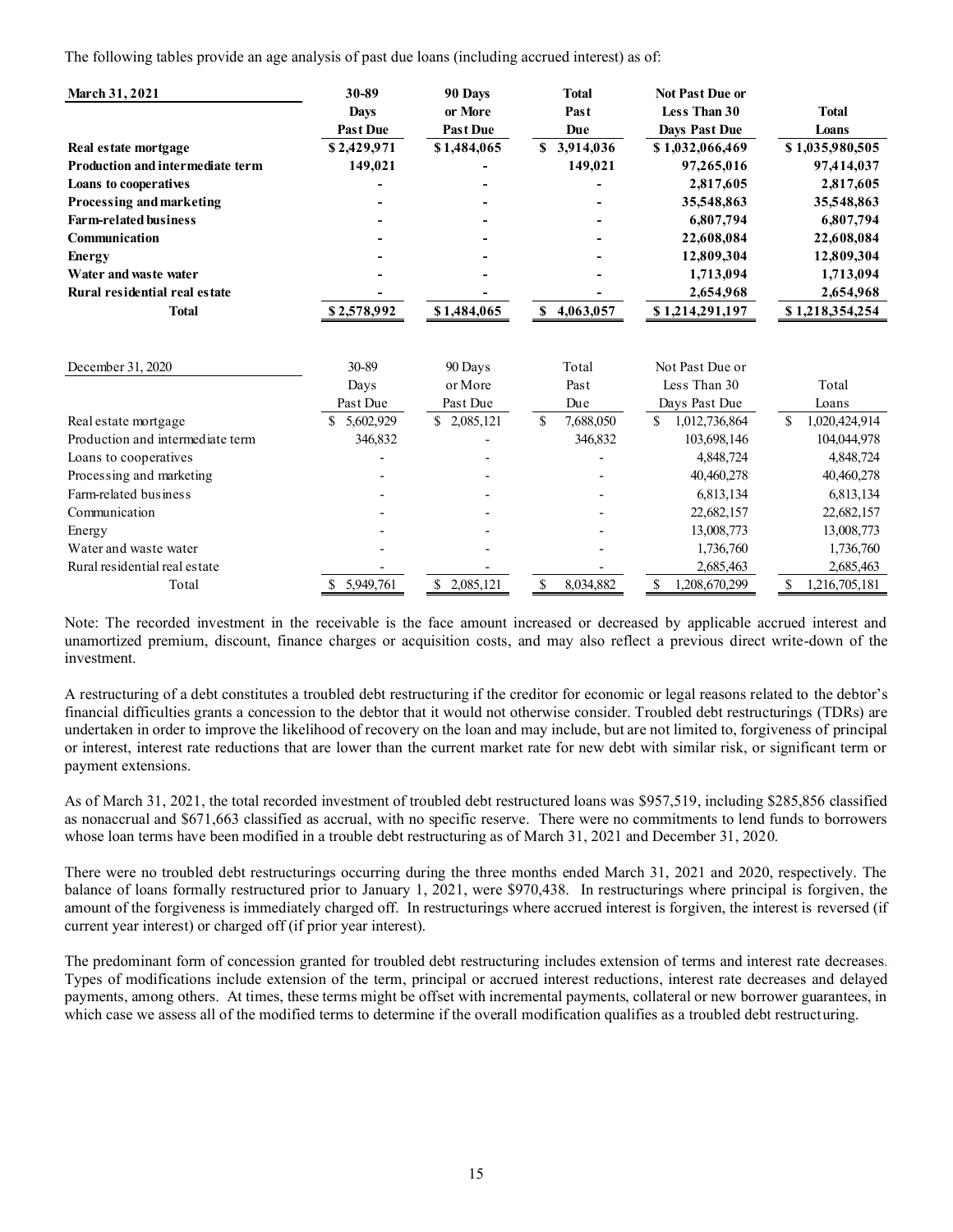The following table provides information on outstanding loans restructured in troubled debt restructurings at period end. These loans are included as impaired loans in the impaired loan table at:

|                                  | Loans Modified as TDRs |         |                      |         | TDRs in Nonaccrual Status* |         |                      |         |
|----------------------------------|------------------------|---------|----------------------|---------|----------------------------|---------|----------------------|---------|
|                                  | March 31,              |         | December 31,<br>2020 |         | March 31,<br>2021          |         | December 31,<br>2020 |         |
| Real estate mortgage             |                        | 882,649 |                      | 894,880 |                            | 285,856 |                      | 583,609 |
| Production and intermediate term |                        | 74.870  |                      | 75,558  |                            |         |                      |         |
| Total                            |                        | 957,519 |                      | 970.438 |                            | 285,856 |                      | 583,609 |

\*represents the portion of loans modified as TDRs that are in nonaccrual status

Additional impaired loan information is as follows:

|                   |                             |                  | December 31, 2020 |                      |               |         |
|-------------------|-----------------------------|------------------|-------------------|----------------------|---------------|---------|
|                   | <b>Unpaid</b>               |                  |                   | Unpaid               |               |         |
| <b>Recorded</b>   | Principal                   | Related          | Recorded          | Principal            | Related       |         |
| <b>Investment</b> | <b>Balance</b> <sup>a</sup> | <b>Allowance</b> | Investment        | Balance <sup>a</sup> | Allowance     |         |
|                   |                             |                  |                   |                      |               |         |
| 975,763<br>S      | 975,763<br>S                | \$151,230        | \$1,751,619       | \$1,751,619          | \$            | 170,242 |
|                   |                             |                  |                   |                      |               |         |
| 975,763<br>S      | 975,763<br>\$               | \$151,230        | \$1,751,619       | \$1,751,619          | \$            | 170,242 |
|                   |                             |                  |                   |                      |               |         |
| \$2,551,083       | \$2,557,818                 | \$               | \$2,558,605       | \$2,561,279          | \$            |         |
| 117,715           | 118,313                     |                  | 122,257           | 122,852              |               |         |
| \$2,668,798       | \$2,676,131                 | \$               | \$2,680,862       | \$2,684,131          | <sup>\$</sup> |         |
|                   |                             |                  |                   |                      |               |         |
| \$3,526,846       | \$3,533,581                 | S                | \$4,310,224       | \$4,312,898          | \$            | 170,242 |
| 117,715           | 118,313                     | 151,230          | 122,257           | 122,852              |               |         |
| \$3,644,561       | \$3.651.894                 | \$151,230        | \$4.432,481       | \$4,435,750          | \$            | 170.242 |
|                   |                             | March 31, 2021   |                   |                      |               |         |

<sup>a</sup> Unpaid principal balance represents the recorded principal balance of the loan.

|                                                                | For the Quarter & Year Ended |                 | For the Quarter & Year Ended<br>March 31, 2020 |                         |  |  |
|----------------------------------------------------------------|------------------------------|-----------------|------------------------------------------------|-------------------------|--|--|
|                                                                |                              | March 31, 2021  |                                                |                         |  |  |
|                                                                | Average                      | <b>Interest</b> | Average                                        | Interest                |  |  |
|                                                                | <b>Impaired</b>              | <b>Income</b>   | Impaired                                       | Income                  |  |  |
|                                                                | Loans                        | Recognized      | Loans                                          | Recognized              |  |  |
| Impaired loans with a related<br>allowance for credit losses:  |                              |                 |                                                |                         |  |  |
| Real estate mortgage                                           | 977,701<br>S                 | S               | \$<br>858,132                                  | \$                      |  |  |
| Production and intermediate term                               |                              |                 |                                                |                         |  |  |
| Total                                                          | 977,701<br>S                 | S               | 858,132<br>\$                                  | \$                      |  |  |
| Impaired loans with no related<br>allowance for credit losses: |                              |                 |                                                |                         |  |  |
| Real estate mortgage                                           | \$2,534,851                  | S<br>98,350     | \$3,125,965                                    | \$<br>12,697            |  |  |
| Production and intermediate term                               | 121,756                      | 5,409           | 81,062                                         | 13,052                  |  |  |
| Total                                                          | \$2,656,607                  | 103,759<br>\$   | \$3,207,027                                    | $\mathcal{S}$<br>25,749 |  |  |
| Total impaired loans:                                          |                              |                 |                                                |                         |  |  |
| Real estate mortgage                                           | \$3,512,552                  | S<br>98,350     | \$3,984,097                                    | \$<br>12,697            |  |  |
| Production and intermediate term                               | 121,756                      | 5,409           | 81,062                                         | 13,052                  |  |  |
| Total                                                          | \$3,634,308                  | S<br>103,759    | \$4,065,159                                    | \$<br>25,749            |  |  |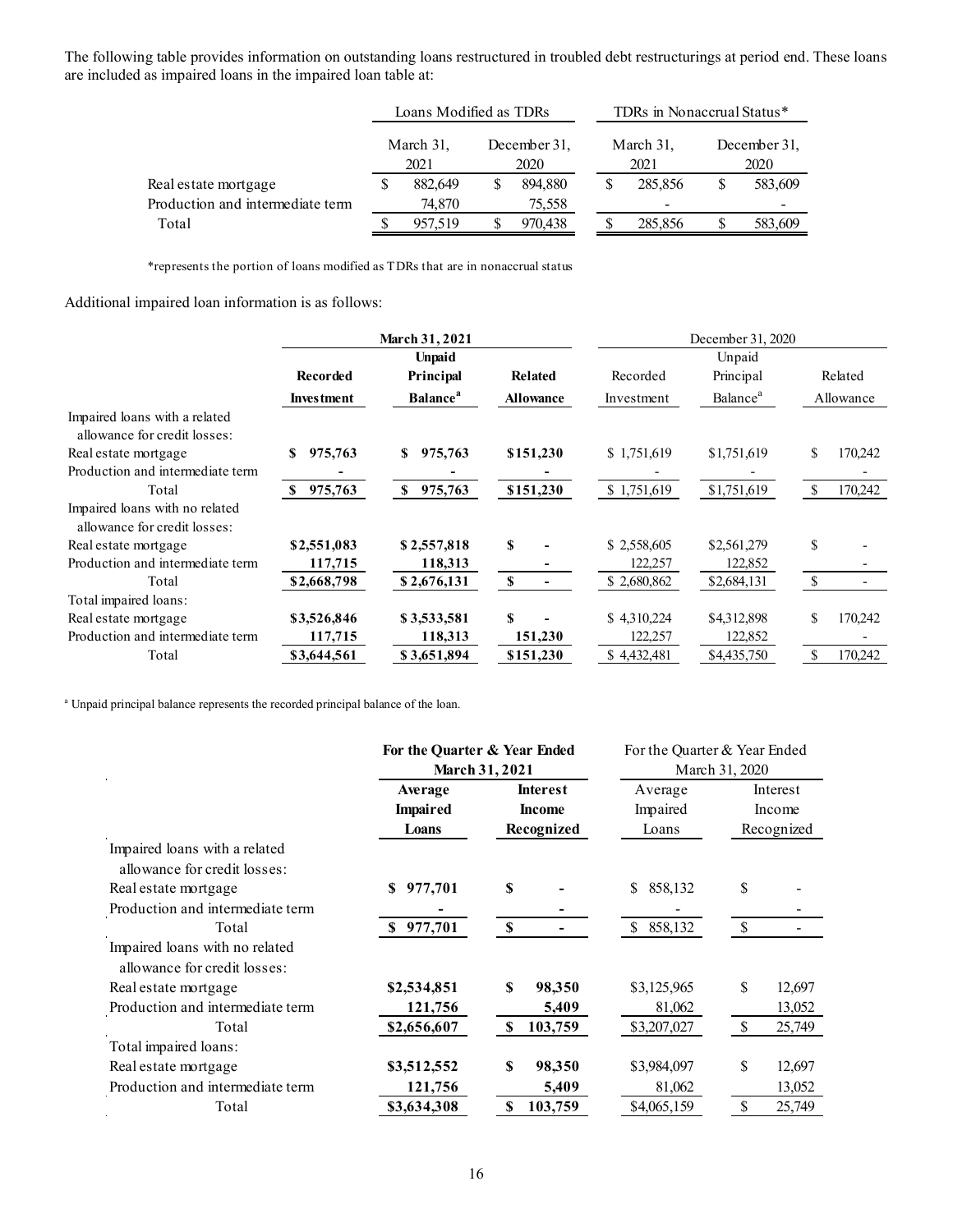A summary of changes in the allowance for loan losses and period end recorded investment in loans is as follows:

|                                                                                           | Real Estate<br>Mortgage    | Production and<br>Intermediate<br>Term | Agribusiness                   | Communications                           | Energy and<br>Water/Waste<br>Water | Rural<br>Residential<br>Real Estate                  | Total            |
|-------------------------------------------------------------------------------------------|----------------------------|----------------------------------------|--------------------------------|------------------------------------------|------------------------------------|------------------------------------------------------|------------------|
| <b>Allowance for Credit</b><br>Losses:                                                    |                            |                                        |                                |                                          |                                    |                                                      |                  |
| Balance at December 31, 2020<br>Charge-offs                                               | \$<br>1,141,229            | \$<br>138,280<br>$\overline{a}$        | \$<br>173,548                  | \$<br>15,296<br>$\overline{\phantom{0}}$ | \$<br>15,542                       | \$<br>3,016<br>$\overline{\phantom{a}}$              | \$<br>1,486,911  |
| Recoveries<br>Provision for loan losses                                                   | 220,240                    | $\overline{a}$<br>1,498                | (65,008)                       | $\overline{a}$<br>187                    | $\overline{a}$<br>(1,340)          | ÷,<br>1,076                                          | 156,653          |
| Other                                                                                     |                            | 316                                    | (375)                          | 35                                       | (1,064)                            | $\sim$                                               | (1,088)          |
| Balance at March 31, 2021                                                                 | \$<br>1,361,469            | ${\mathbb S}$<br>140,094               | \$<br>108,165                  | $\mathbb S$<br>15,518                    | $\mathbb S$<br>13,138              | \$<br>4,092                                          | \$<br>1,642,476  |
| <b>Ending Balance:</b><br>Individually evaluated for<br>impairment                        | \$<br>151,230              | \$                                     | \$                             | \$                                       | \$                                 | \$                                                   | \$<br>151,230    |
| Collectively evaluated for                                                                |                            |                                        |                                |                                          |                                    |                                                      |                  |
| impairment                                                                                | 1,210,239                  | 140,094                                | 108,165                        | 15,518                                   | 13,138                             | 4,092                                                | 1,491,246        |
| Balance at March 31, 2021                                                                 | 1,361,469<br>\$            | \$<br>140,094                          | \$<br>108,165                  | \$<br>15,518                             | \$<br>13,138                       | \$<br>4,092                                          | \$<br>1,642,476  |
| Balance at December 31, 2019                                                              | \$<br>917,520              | \$<br>138,406                          | 120,734<br>\$                  | \$<br>13,909                             | \$<br>11,650                       | \$<br>2,471                                          | \$<br>1,204,690  |
| Charge-offs<br>Recoveries                                                                 | $\overline{a}$             | $\overline{\phantom{a}}$               | $\overline{\phantom{m}}$       | $\overline{a}$                           | $\overline{a}$                     | $\overline{\phantom{a}}$<br>$\overline{\phantom{a}}$ |                  |
| Provision for loan losses                                                                 | 225,048                    | 37,213                                 | (4,083)                        | (461)                                    | (4,310)                            | 593                                                  | 254,000          |
| Other                                                                                     |                            | (4, 426)                               | 3,200                          | 11                                       | 1,739                              | $\overline{\phantom{a}}$                             | 524<br>1.459.214 |
| Balance at March 31, 2020                                                                 | 1,142,568<br>\$            | $\mathbb{S}$<br>171,193                | $\mathbb{S}$<br>119,851        | $\mathbb S$<br>13,459                    | $\mathbb{S}$<br>9,079              | \$<br>3,064                                          | \$               |
| Ending Balance:<br>Individually evaluated for<br>impairment<br>Collectively evaluated for | \$<br>28,912               | \$                                     | \$                             | \$                                       | \$                                 | \$                                                   | \$<br>28,912     |
| impairment                                                                                | 1,113,656                  | 171,193                                | 119,851                        | 13,459                                   | 9,079                              | 3,064                                                | 1,430,302        |
| Balance at March 31, 2020                                                                 | 1,142,568<br>\$            | \$<br>171,193                          | \$<br>119,851                  | \$<br>13,459                             | \$<br>9,079                        | \$<br>3,064                                          | \$<br>1,459,214  |
|                                                                                           | Real Estate<br>Mortgage    | Production and<br>Intermediate<br>Term | Agribusiness                   | Communications                           | Energy and<br>Water/Waste<br>Water | Rural<br>Residential<br>Real Estate                  | Total            |
| <b>Recorded Investments</b>                                                               |                            |                                        |                                |                                          |                                    |                                                      |                  |
| in Loans Outstanding:<br>Ending Balance at                                                |                            |                                        |                                |                                          |                                    |                                                      |                  |
| March 31, 2021<br>Individually evaluated for                                              | \$1,035,980,504            | \$<br>97,414,037                       | \$45,174,262                   | \$<br>22,608,084                         | \$<br>14,522,399                   | \$2,654,968                                          | \$1,218,354,254  |
| impairment                                                                                | 3,529,443<br>S.            | \$<br>118,218                          | S                              | \$                                       | \$                                 | \$                                                   | \$<br>3,647,661  |
| Collectively evaluated for<br>impairment                                                  | \$1,032,451,061            | \$<br>97,295,819                       | \$45,174,262                   | 22,608,084<br>-S                         | S.<br>14,522,399                   | \$2,654,968                                          | \$1,214,706,593  |
|                                                                                           |                            |                                        |                                |                                          |                                    |                                                      |                  |
| Ending Balance at<br>December 31, 2020                                                    | \$963,095,946              | \$<br>93,094,081                       | \$53,726,815                   | \$<br>16,193,642                         | \$<br>12,680,553                   | \$2,396,089                                          | \$1,141,187,125  |
| Individually evaluated for<br>impairment                                                  | 4,019,902<br><sup>\$</sup> | \$<br>81,364                           | \$<br>$\overline{\phantom{a}}$ | \$<br>$\overline{\phantom{a}}$           | \$                                 | \$                                                   | \$<br>4,101,266  |
| Collectively evaluated for<br>impairment                                                  | \$959,076,044              | \$<br>93,012,717                       | \$53,726,815                   | \$<br>16,193,642                         | $\mathbb{S}$<br>12,680,553         | \$2,396,089                                          | \$1,137,085,859  |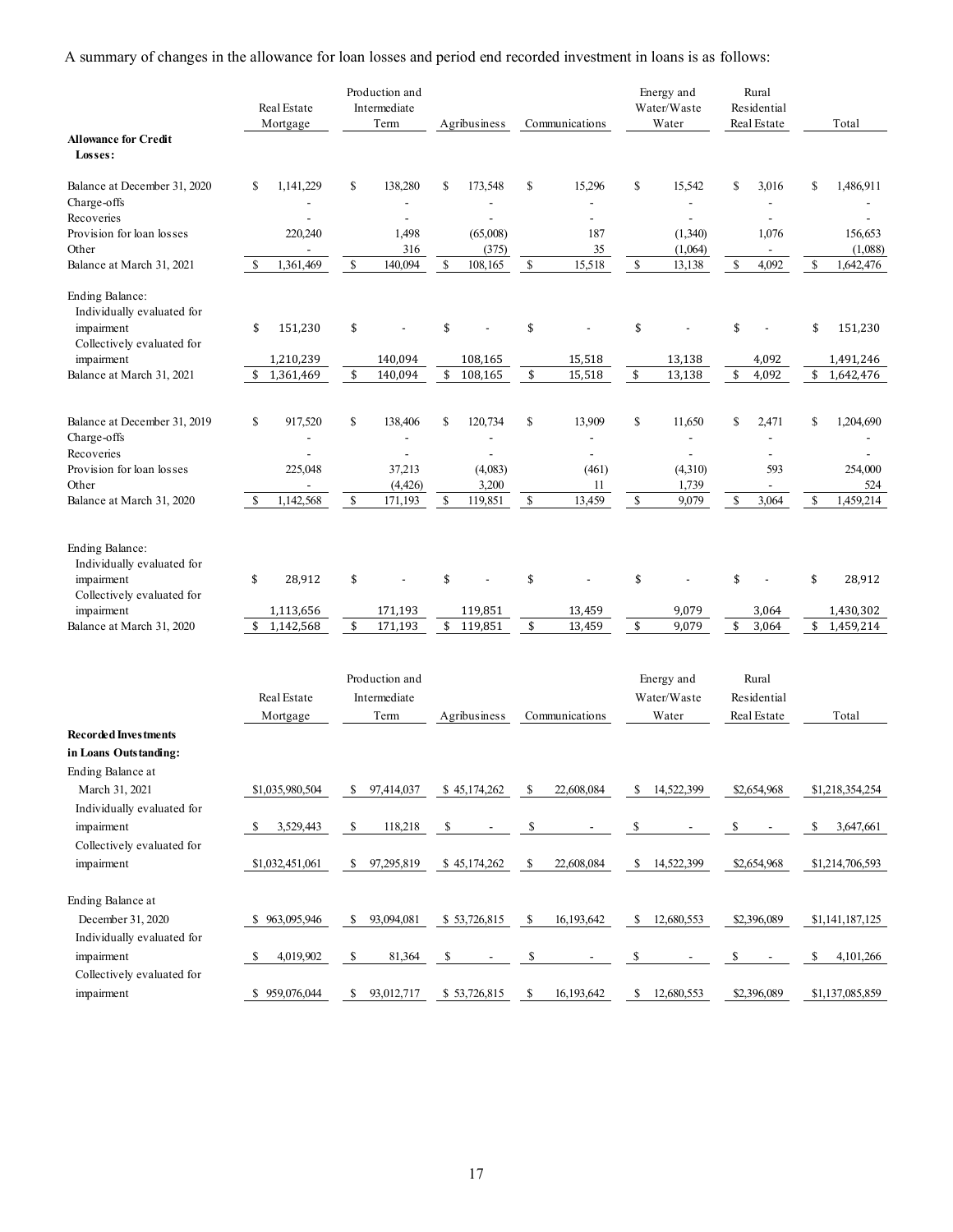## **NOTE 4** –– **CAPITAL:**

The association's board of directors has established a Capital Adequacy Plan (Plan) that includes the capital targets that are necessary to achieve the institution's capital adequacy goals as well as the minimum permanent capital standards. The Plan monitors projected dividends, equity retirements and other actions that may decrease the association's permanent capital. In addition to factors that must be considered in meeting the minimum standards, the board of directors also monitors the following factors: capability of management; quality of operating policies, procedures and internal controls; quality and quantity of earnings; asset quality and the adequacy of the allowance for losses to absorb potential loss within the loan and lease portfolios; sufficiency of liquid funds; needs of an institution's customer base; and any other risk-oriented activities, such as funding and interest rate risk, potential obligations under joint and several liability, contingent and off-balance-sheet liabilities or other conditions warranting additional capital. At least quarterly, management reviews the association's goals and objectives with the board.

#### **Regulatory Capitalization Requirements**

|                            | <b>Regulatory Requirements Including</b> | As of          |
|----------------------------|------------------------------------------|----------------|
| Risk-adjusted:             | <b>Capital Conservation Buffers</b>      | March 31, 2021 |
|                            |                                          |                |
| Common equity tier 1 ratio | $7.00\%$                                 | 13.97%         |
| Tier 1 capital ratio       | 8.50%                                    | 13.97%         |
| Total capital ratio        | 10.50%                                   | 14.10%         |
| Permanent capital ratio    | $7.00\%$                                 | 13.99%         |
| Non-risk-adjusted:         |                                          |                |
| Tier 1 leverage ratio      | $5.00\%$                                 | 13.49%         |
| UREE leverage ratio        | 1.50%                                    | 9.84%          |

|                                                                                        | Common        |               |               |               |
|----------------------------------------------------------------------------------------|---------------|---------------|---------------|---------------|
|                                                                                        | equity        | Tier 1        | Total capital | Permanent     |
|                                                                                        | tier 1 ratio  | capital ratio | ratio         | capital ratio |
| Numerator:                                                                             |               |               |               |               |
| Unallocated retained earnings                                                          | 78,552,170    | 78,552,170    | 78,552,170    | 78,552,170    |
| Paid-in capital                                                                        | 10,238,891    | 10,238,891    | 10,238,891    | 10,238,891    |
| Common Cooperative Equities:                                                           |               |               |               |               |
| Statutory minimum purchased borrower stock                                             | 4,816,245     | 4,816,245     | 4,816,245     | 4,816,245     |
| Other required member purchased stock held <5 years                                    |               |               |               |               |
| Other required member purchased stock held $>$ 5 years but < 7 years                   |               |               |               |               |
| Other required member purchased stock held >7 years                                    |               |               |               |               |
| Allocated equities:                                                                    |               |               |               |               |
| Allocated equities held <5 years                                                       |               |               |               |               |
| Allocated equities held $>5$ years but < 7 years                                       |               |               |               |               |
| Allocated equities held >7                                                             | 57,546,715    | 57,546,715    | 57,546,715    | 57,546,715    |
| Nonqualified allocated equities not subject to retirement                              | 34,436,923    | 34,436,923    | 34,436,923    | 34,436,923    |
| Non-cumulative perpetual preferred stock                                               |               |               |               |               |
| Other preferred stock subject to certain limitations                                   |               |               |               |               |
| Subordinated debt subject to certain limitation                                        |               |               |               |               |
| Allowance for loan losses and reserve for credit losses subject to certain limitations |               |               | 1,551,878     |               |
| Regulatory Adjustments and Deductions:                                                 |               |               |               |               |
| Amount of allocated investments in other System institutions                           | (19,632,495)  | (19,632,495)  | (19,632,495)  | (19,632,495)  |
| Other regulatory required deductions                                                   |               |               |               |               |
|                                                                                        | 165,958,449   | 165,958,449   | 167,510,327   | 165,958,449   |
| Denominator:                                                                           |               |               |               |               |
| Risk-adjusted assets excluding allowance                                               | 1,207,707,720 | 1,207,707,720 | 1,207,707,720 | 1,207,707,720 |
| Regulatory Adjustments and Deductions:                                                 |               |               |               |               |
| Regulatory deductions included in total capital                                        | (19,632,495)  | (19,632,495)  | (19,632,495)  | (19,632,495)  |
| Allowance for loan losses                                                              |               |               |               | (1,486,724)   |
|                                                                                        | 1,188,075,225 | 1,188,075,225 | 1,188,075,225 | 1,186,588,501 |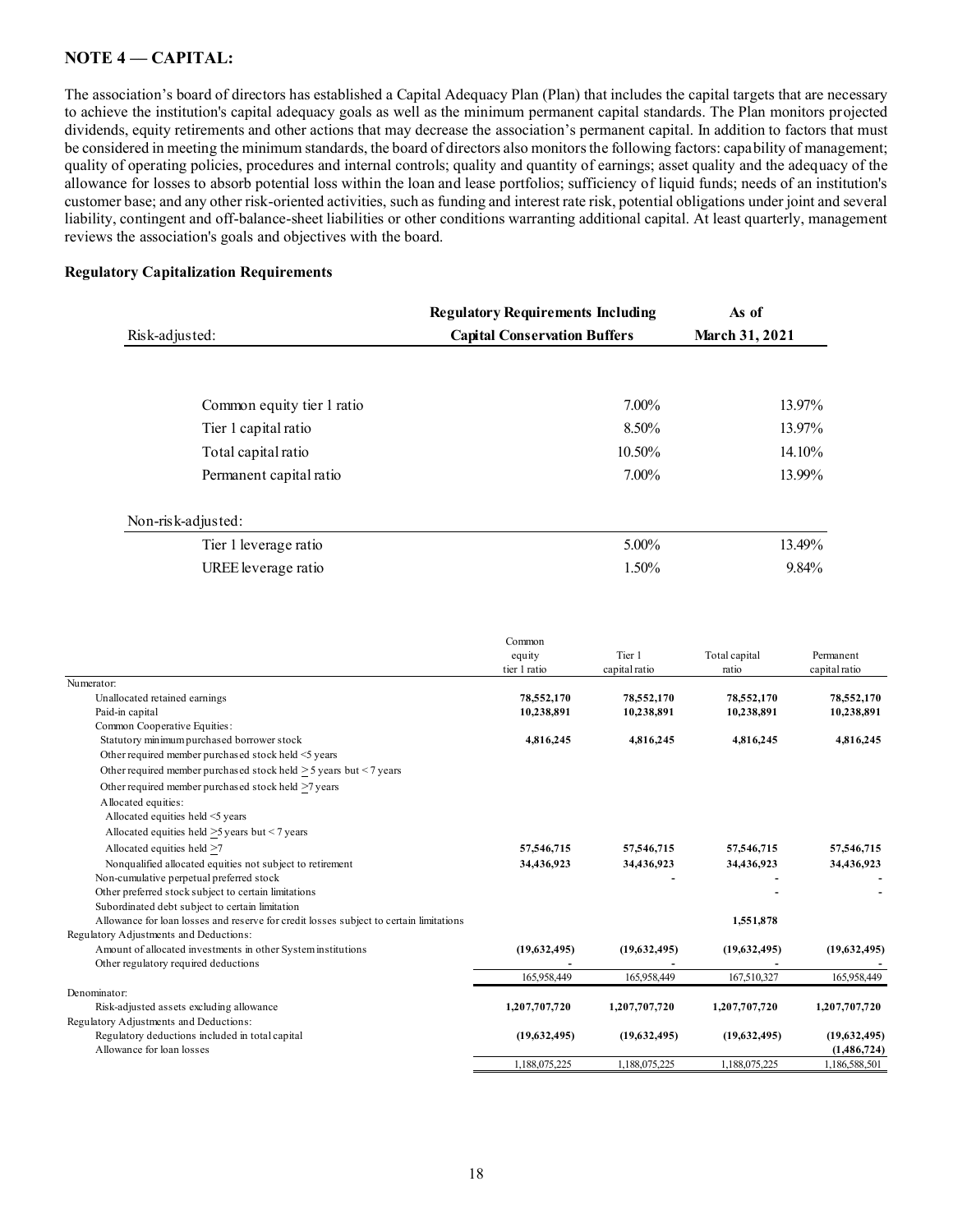|                                                                                        | Tier 1         | <b>UREE</b>    |
|----------------------------------------------------------------------------------------|----------------|----------------|
|                                                                                        | leverage ratio | leverage ratio |
| Numerator:                                                                             |                |                |
| Unallocated retained earnings                                                          | 78,552,170     | 78,552,170     |
| Paid-in capital                                                                        | 10,238,891     | 10,238,891     |
| Common Cooperative Equities:                                                           |                |                |
| Statutory minimum purchased borrower stock                                             | 4,816,245      |                |
| Other required member purchased stock held <5 years                                    |                |                |
| Other required member purchased stock held $\geq$ 5 years but < 7 years                |                |                |
| Other required member purchased stock held $\geq$ 7 years                              |                |                |
| Allocated equities:                                                                    |                |                |
| Allocated equities held <5 years                                                       |                |                |
| Allocated equities held $>5$ years but < 7 years                                       |                |                |
| Allocated equities held >7                                                             | 57,546,715     |                |
| Nonqualified allocated equities not subject to retirement                              | 34,436,923     | 34,436,923     |
| Non-cumulative perpetual preferred stock                                               |                |                |
| Other preferred stock subject to certain limitations                                   |                |                |
| Subordinated debt subject to certain limitation                                        |                |                |
| Allowance for loan losses and reserve for credit losses subject to certain limitations |                |                |
| Regulatory Adjustments and Deductions:                                                 |                |                |
| Amount of allocated investments in other System institutions                           | (19,632,495)   | (2,148,365)    |
| Other regulatory required deductions                                                   |                |                |
|                                                                                        | 165,958,449    | 121,079,619    |
| Denominator:                                                                           |                |                |
| <b>Total Assets</b>                                                                    | 1,251,692,765  | 1,251,692,765  |
| Regulatory Adjustments and Deductions:                                                 |                |                |
| Regulatory deductions included in tier 1 capital                                       | (21,776,637)   | (21, 776, 637) |
|                                                                                        | 1,229,916,128  | 1,229,916,128  |

The association's accumulated other comprehensive income (loss) relates entirely to its nonpension other postretirement benefits. Amortization of prior service (credits) cost and of actuarial (gain) loss are reflected in "Salaries and employee benefits" in the Consolidated Statements of Comprehensive Income. The following table summarizes the change in accumulated other comprehensive income (loss) for the three months ended March 31:

|                                                                                                              | 2021          | 2020          |
|--------------------------------------------------------------------------------------------------------------|---------------|---------------|
| Accumulated other comprehensive income (loss) at January 1<br>Amortization of actuarial (gain) loss included | \$(429,264)   | \$(313,770)   |
| in salaries and employee benefits                                                                            | (186)         | (2,370)       |
| Other comprehensive income (loss), net of tax                                                                | (186)         | (2,370)       |
| Accumulated other comprehensive income (loss) at March 31                                                    | \$ (429, 450) | $$$ (316,140) |

# **NOTE 5** — **INCOME TAXES:**

Southern AgCredit, ACA conducts its business activities through two wholly-owned subsidiaries. Long-term mortgage lending activities are conducted through a wholly-owned FLCA subsidiary which is exempt from federal and state income tax. Short- and intermediate-term lending activities are conducted through a wholly-owned PCA subsidiary. The PCA subsidiary and the ACA holding company are subject to income tax. Southern AgCredit, ACA operates as a cooperative that qualifies for tax treatment under Subchapter T of the Internal Revenue Code. Accordingly, under specified conditions, Southern AgCredit, ACA can exclude from taxable income amounts distributed as qualified patronage dividends in the form of cash, stock or allocated retained earnings. Provisions for income taxes are made only on those taxable earnings that will not be distributed as qualified patronage dividends. Deferred taxes are recorded at the tax effect of all temporary differences based on the assumption that such temporary differences are retained by the institution and will therefore impact future tax payments. A valuation allowance is provided against deferred tax assets to the extent that it is more likely than not (more than 50 percent probability), based on management's estimate, that they will not be realized. For the three months ended March 31, 2021 and 2020, the net accrued tax liability/benefit was \$0.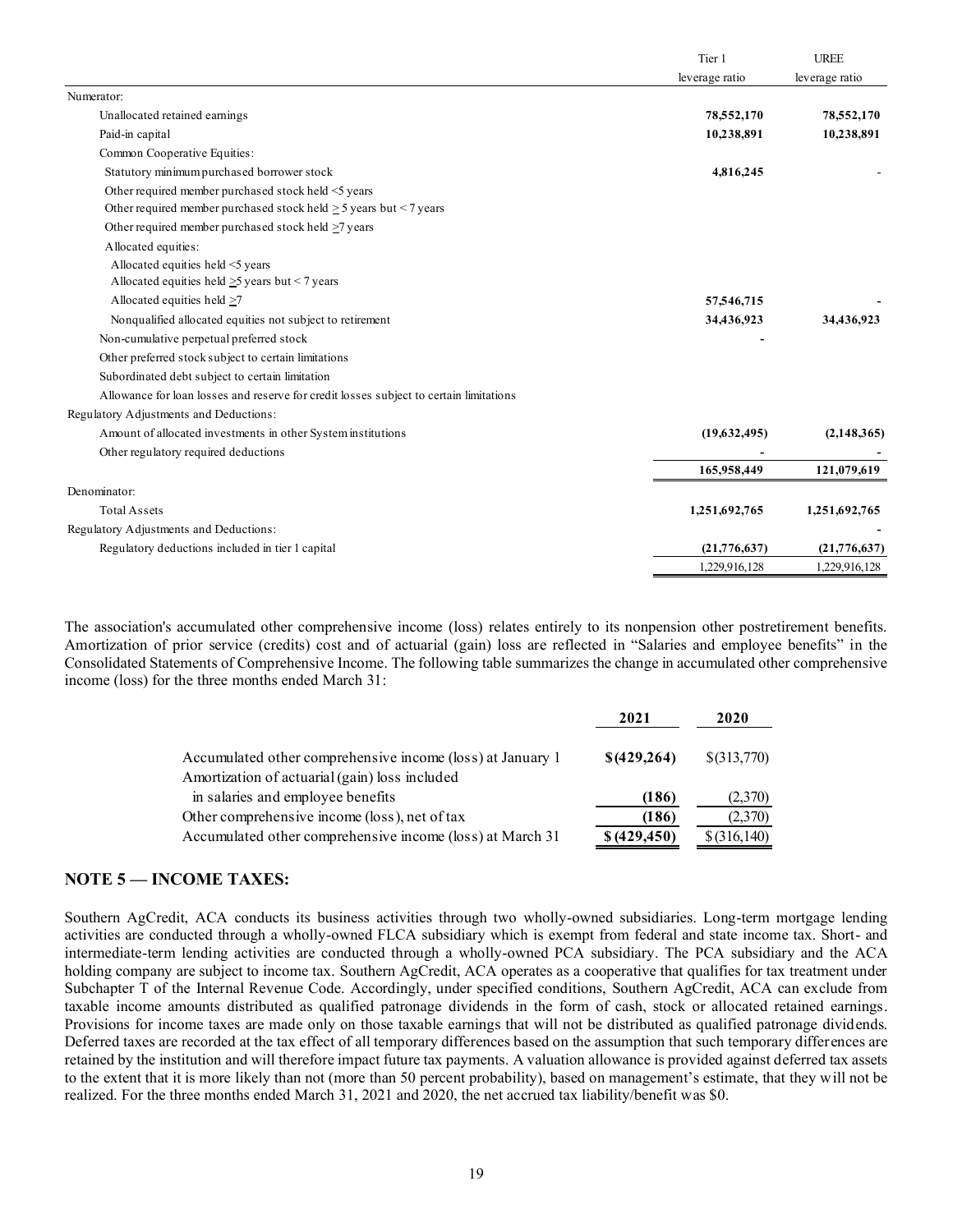## **NOTE 6** — **FAIR VALUE MEASUREMENTS:**

FASB guidance defines fair value as the exchange price that would be received for an asset or paid to transfer a liability in the principal or most advantageous market for the asset or liability. See Note 14 to the 2020 Annual Report to Stockholders for a more complete description.

Assets and liabilities measured at fair value on a recurring basis are summarized below:

| <b>March 31, 2021</b>                      | <b>Fair Value Measurement Using</b> |                |         |         |                          | <b>Total Fair</b> |  |
|--------------------------------------------|-------------------------------------|----------------|---------|---------|--------------------------|-------------------|--|
|                                            | <b>Level 1</b>                      | <b>Level 2</b> |         | Level 3 |                          | Value             |  |
| Assets held in nonqualified benefit trusts | \$237,081                           | \$             | $\sim$  | S       | $\blacksquare$           | \$237,081         |  |
| December 31, 2020                          | Fair Value Measurement Using        |                |         |         |                          | Total Fair        |  |
|                                            | Level 1                             |                | Level 2 | Level 3 |                          | Value             |  |
| Assets held in nonqualified benefit trusts | \$278,728                           | S              |         |         | $\overline{\phantom{0}}$ | 278,728           |  |

Assets and liabilities measured at fair value on a nonrecurring basis for each of the fair value hierarchy values are summarized below:

| <b>March 31, 2021</b> |   | <b>Fair Value Measurement Using</b> |         |                              |             |             |  |
|-----------------------|---|-------------------------------------|---------|------------------------------|-------------|-------------|--|
|                       |   | Level 1                             |         | <b>Level 2</b>               | Level 3     | Value       |  |
| Assets:               |   |                                     |         |                              |             |             |  |
| Loans*                | S | ۰                                   | S       | $\qquad \qquad \blacksquare$ | \$824,533   | \$824,533   |  |
| Other property owned  |   |                                     |         | $\overline{\phantom{0}}$     |             |             |  |
| December 31, 2020     |   | Total Fair                          |         |                              |             |             |  |
|                       |   | Level 1                             | Level 2 |                              | Level 3     | Value       |  |
| Assets:               |   |                                     |         |                              |             |             |  |
| $Loans*$              | S | $\overline{\phantom{a}}$            | \$      | $\overline{\phantom{a}}$     | \$1,581,449 | \$1,581,449 |  |
| Other property owned  |   |                                     |         |                              | 211,030     | 211,030     |  |

\*Represents the fair value of certain loans that were evaluated for impairment under the authoritative guidance "Accounting by Creditors for Impairment of a Loan." The fair value was based upon the underlying collateral since these were collateral-dependent loans for which real estate is the collateral.

## **Valuation Techniques**

As more fully discussed in Note 14 to the 2020 Annual Report to Stockholders, authoritative guidance establishes a fair value hierarchy, which requires an entity to maximize the use of observable inputs and minimize the use of unobservable inputs when measuring fair value. The following represent a brief summary of the valuation techniques used for the association's assets and liabilities. For a more complete description, see Notes to the 2020 Annual Report to Stockholders.

#### *Loans Evaluated for Impairment*

For certain loans evaluated for impairment under FASB impairment guidance, the fair value is based upon the underlying collateral since the loans are collateral-dependent loans for which real estate is the collateral. The fair value measurement process uses independent appraisals and other market-based information, but in many cases, it also requires significant input based on management's knowledge of and judgment about current market conditions, specific issues relating to the collateral and other matters. As a result, a majority of these loans have fair value measurements that fall within Level 3 of the fair value hierarchy. When the value of the real estate, less estimated costs to sell, is less than the principal balance of the loan, a specific reserve is established. The fair value of these loans will fall under Level 2 of the hierarchy if the process uses independent appraisals and other market-based information.

## *Other Property Owned*

Other property owned is generally classified as Level 3 of the fair value hierarchy. The process for measuring the fair value of the other property owned involves the use of independent appraisals and other market-based information. Costs to sell represent transaction costs and are not included as a component of the asset's fair value. As a result, these fair value measurements fall within Level 3 of the hierarchy.